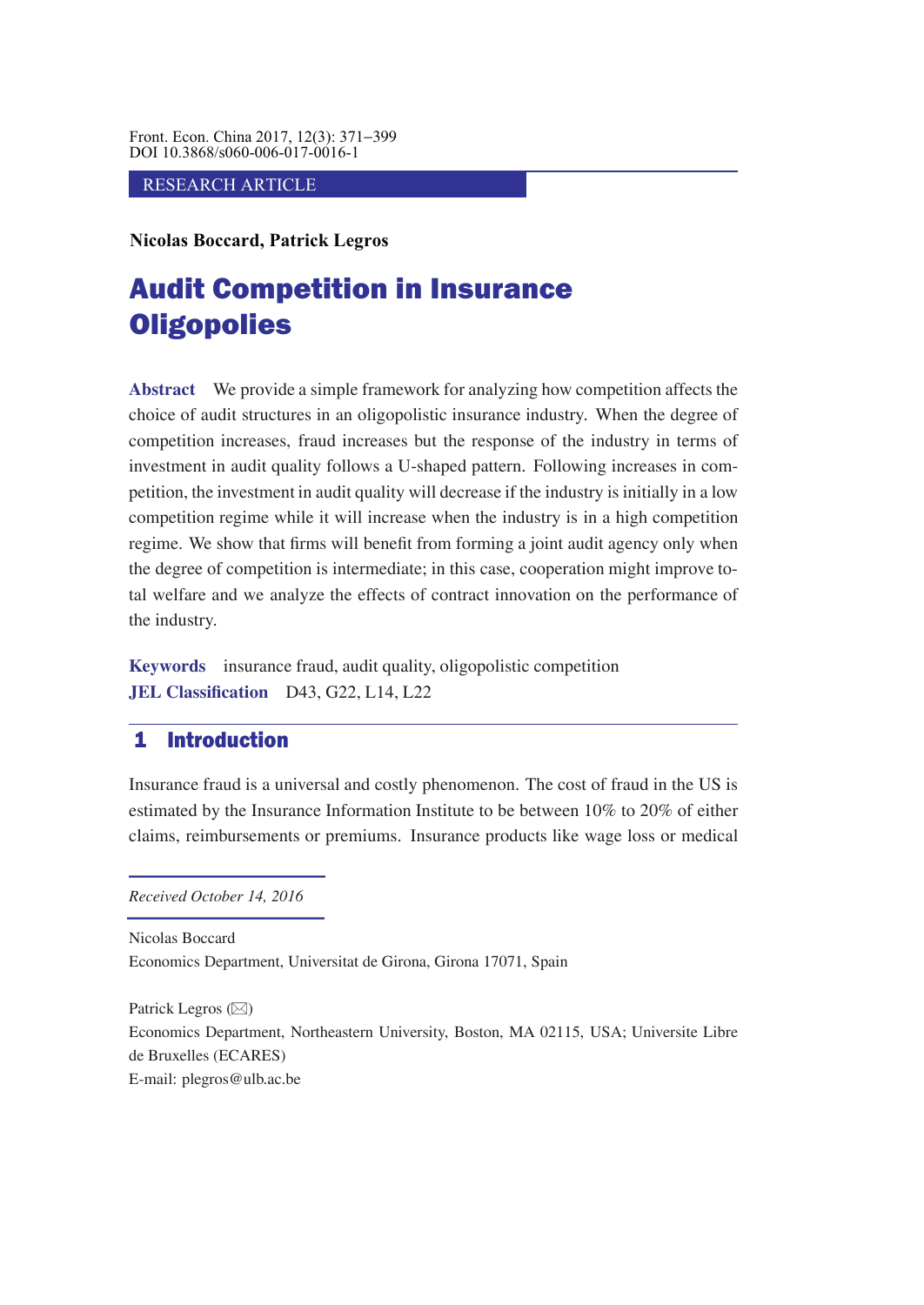coverage both for physical and psychological traumas have inflated the total bill for insurers. Beyond this natural inflation, Berwick and Hackbarth (2012) estimate fraud to cost 6.7% of US national health expenditures ( $\approx$ 177 bn\$); the burden even rises to 10% when considering the Medicare and Medicaid systems (cf. The Economist (2014)'s synthesis). The new insurance products have also opened the door to "soft" fraud practices i.e., the claim buildup of existing damages to one's car, body or mind. The Insurance Research Council (2015) estimates that claim fraud and buildup added some 15% to the premiums paid for "private passenger auto injury" coverage. According to the same source, about a fifth of claims for bodily injury and personal injury protection had the appearance of fraud, with high prevalence in Florida, New York, Massachusetts and Minnesota. Counter measures include independent medical exams, peer medical reviews and special investigative units.

The insurance sector has in the last twenty years increased efforts to fight fraud: by sharing information,<sup>1</sup> by investing in the training of special investigation units,<sup>2</sup> by using anti-fraud technologies and leveraging the availability of big-data,<sup>3</sup> or by advertising "toughness" with respect to fraud.<sup>4</sup> The sector also successfully lobbied for more stringent laws with the US Insurance Fraud Act of 1994 turning several types of fraud into federal crimes.<sup>5</sup> Furthermore, the National Insurance Crime Bureau (NICB) successfully lobbied in 1999 against a federal bill protecting personal privacy and limiting the use of nationwide databases. State Insurance Fraud Bureaus have grown from 8 in 1990 to 41 in 2015 (for a total of 51 states). However, these efforts vary significantly across countries.

At one extreme, like in the US or in South Africa, there are coordinated efforts in the industry to prevent and fight fraud, as well as active advertising by individual firms. At another extreme, like in most European countries, there are little attempts to co-

<sup>&</sup>lt;sup>1</sup> Nearly all insurers use public databases like the "all claims database,"  $70\%$  use the National Insurance Crime Bureau automobile database, 60% a database on claims (CLUE).

<sup>&</sup>lt;sup>2</sup> According to a 1996 report of the Insurance Research Council (IRC), insurers had tripled their fraud control spending in 4 years and virtually all companies had a special investigation unit to investigate fraud.

<sup>&</sup>lt;sup>3</sup> The Coalition Against Fraud conducts regular surveys among insurer companies. In their most recent survey (2014), 95% of the insurers used anti-fraud technologies (two-thirds of them used a software developed by a vendor), a 88% increase since the 2012 survey and 50% of them stated that the suspicious fraud activity increased significantly since 2011.

<sup>&</sup>lt;sup>4</sup> The 1996 IRC report suggested that insurers places public awareness as the number one deterrent of fraud.

<sup>5</sup> See also the review by *Insurance Fraud* of state bills at their website.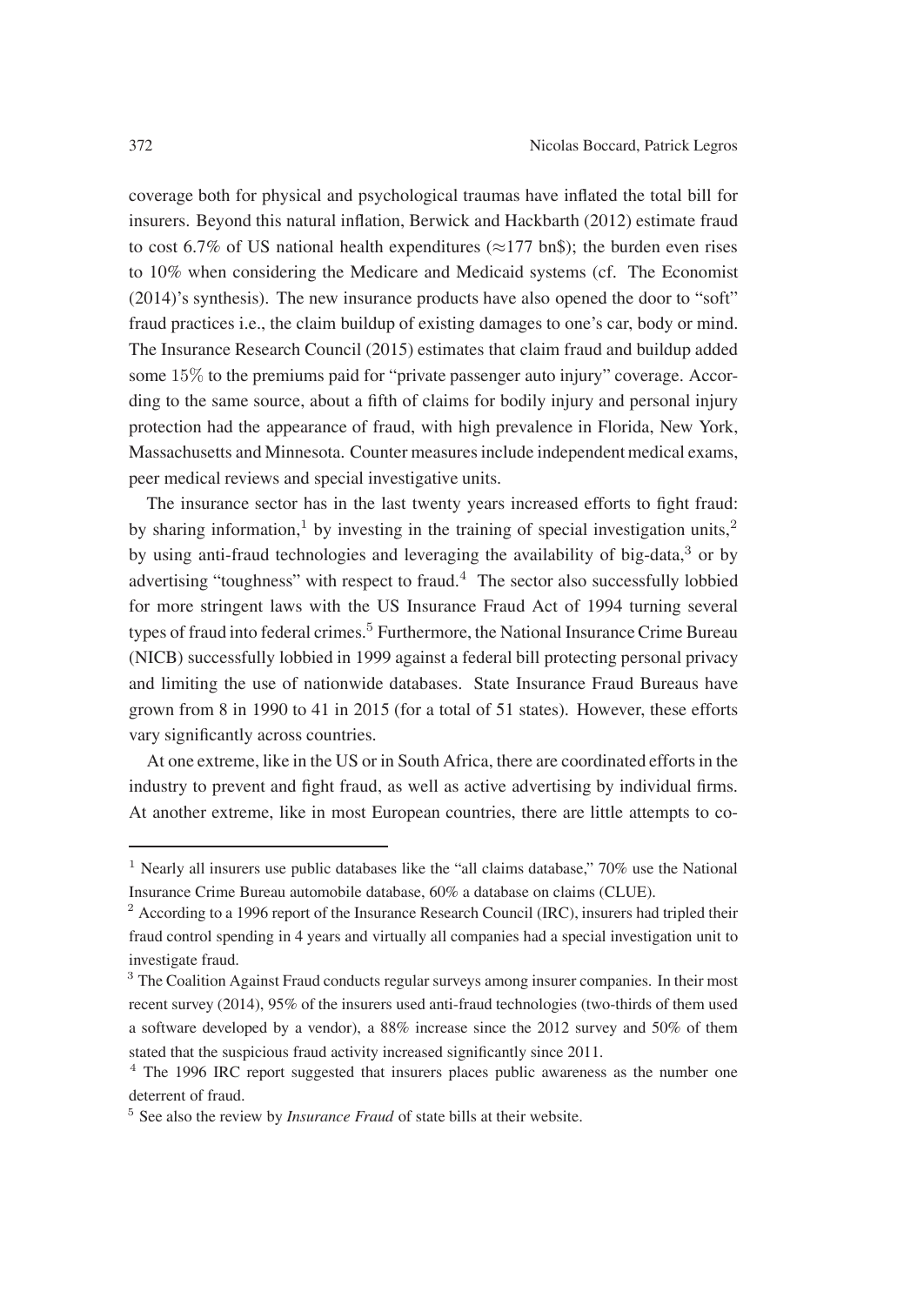ordinate the fight against fraudulent activities and often individual firms are reluctant to formally acknowledge the fraud problem;<sup>6</sup> nevertheless, even in these countries. individual firms develop contractual and organizational responses to the problem of fraud.

Differences in regulatory and legal systems could explain such differences across countries: for instance, strong punishments in courts of law make the deterrent effect of investments in fraud detection more effective; privacy laws prevent the sharing of data in the industry and limit industry coordination.<sup>7</sup> In this paper we leave aside differences in legal or regulatory regimes, and focus on a factor that has received little attention in the literature: the degree of competition among insurance companies and its relationship to the investment made by these firms for fighting against fraud.

We analyze an oligopoly model of insurance provision in which firms compete for horizontally differentiated consumers with two instruments: a "price" or pecuniary dimension—basically the premium and the reimbursement—and a "quality" or nonpecuniary dimension—additional services and the thoroughness and speed of the audit of claims. Thoroughness of the audit is important for the insurance company in order to credibly deter fraud; speed is important for the customers since it reduces the cost they will have to bear in case of a loss, hence increases their ex-ante utility from the contract. We analyze how the equilibrium contracts will be located on price and quality and how the relationship between these two dimensions will be modified when the degree of competition changes in the market. The degree of competition is an increasing function of the number of firms in the industry and a decreasing function of the index of differentiation of the consumers.

The combination of price and quality in contracts affects both the incentives of consumers to fraud and the financial returns to the firms. Market equilibrium dictates that customers obtain a certain level of expected utility—typically a non-trivial function of the degree of competition on the market—and firms will readjust their contracts in order to provide this level of utility at lowest cost to them. Hence, competition determines the substitution between the price and the quality instruments, and also the return on organizational or contractual innovations.

We show that the effect of competition on the level of private or cooperative audit

 $6$  cf. UK Insurance Fraud Taskforce (2016).

<sup>7</sup> For instance, European firms find it difficult to establish a common data base for insurance violations partly because of the privacy laws. In the US, insurance fraud is now considered a criminal offense, which makes private investments against fraud activity more likely to have a deterrent effect.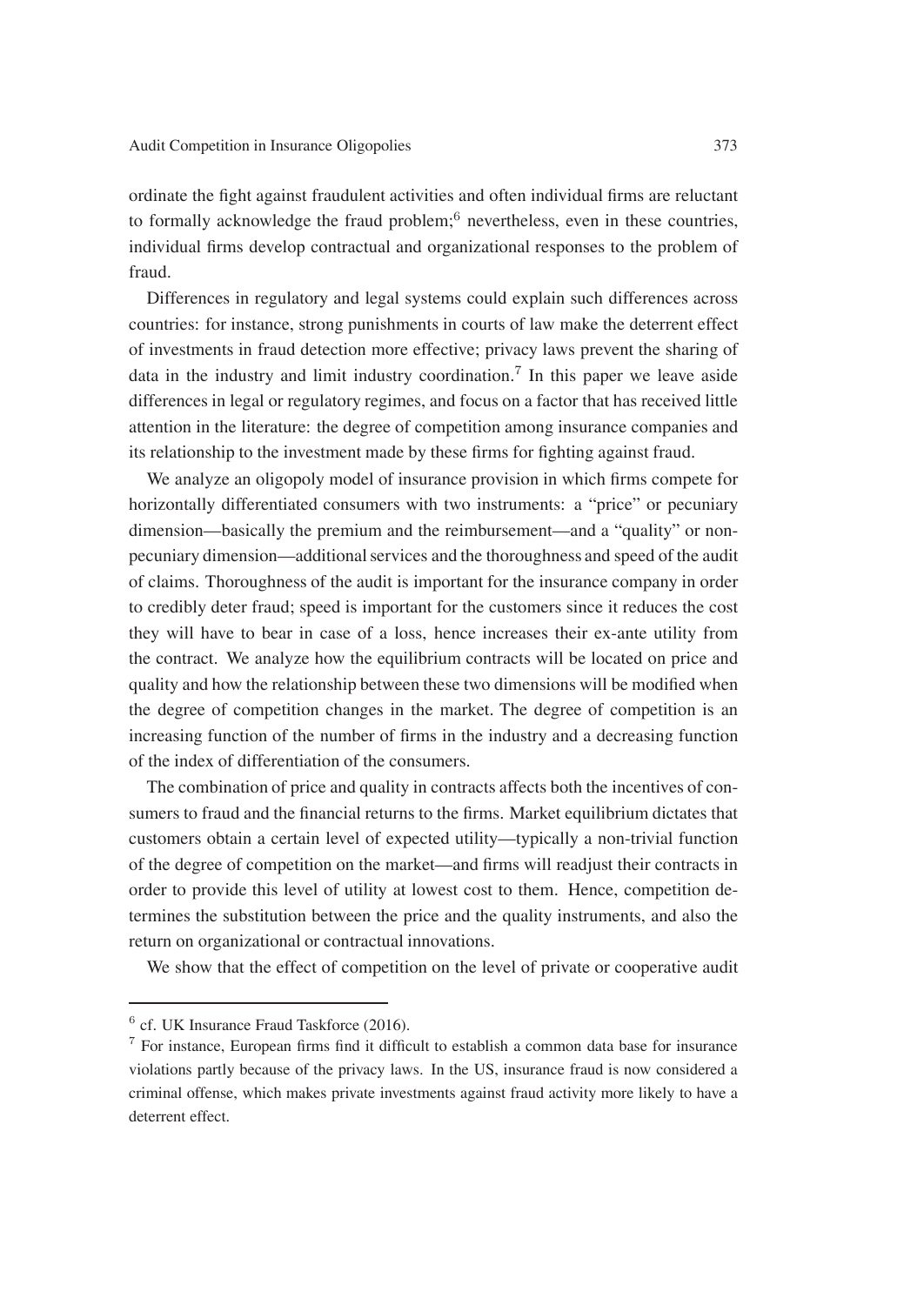quality is non-monotonic because there is a shift from price competition to quality competition below a certain degree of competition.<sup>8</sup> This shift implies a U-shaped response of the equilibrium to the degree of competition; as competition increases, quality first decreases and then increases again. This theory provides therefore a rationale for the different attitudes of the US and European assurance industries towards fraud. It is also consistent with the observation that deregulation of the insurance supervision has resulted in appreciable price decreases in Western Europe since 1994 and in Japan since 1998, while contracts include now more non-pecuniary clauses than before.

In our model, most of the interesting effects arise when the degree of competition is intermediate. This is why comparing only perfect competition and monopoly—the two market structures usually considered in the literature—would not be very useful. Beyond this theoretical reason there are obvious empirical reasons for making the assumption of an oligopolistic market. First, there are significant barriers to entry in the industry (reputation, a large risk of bankruptcy, regulatory barriers). Second, in most countries, while there are few insurance companies having market shares above 1%, the concentration is moderate but certainly not low. For instance, in the US, the highest market share in 2015 was 10% (State Farm), and the  $10^{th}$  highest market share was  $3\%$ . Table 1 summarizes this information for a variety of large markets.<sup>9</sup>

| Period: (2010–2015) |           | Market share first 10 |                 |
|---------------------|-----------|-----------------------|-----------------|
| Country             | $#$ Firms | <b>LIFE</b>           | <b>NON LIFE</b> |
| Germany             | 568       | 64%                   | 64%             |
| UK                  | 562       | 61\%                  | 62%             |
| France              | 324       | 74%                   | 75%             |
| Spain               | 272       | $60\%$                | 64%             |
| Italy               | 138       | $77\%$                | 85%             |
| Japan               | 99        | 65%                   | 80%             |
| US                  | 4.335     | 46%                   | 55%             |

### **Table 1** Concentration in the Insurance Market

The rest of the paper is organized as follows. We present the basic model in the next section. We describe the properties of the market equilibrium and the comparative stat-

<sup>&</sup>lt;sup>8</sup> As such our model belongs to a small theoretical literature, following Hart (1983), on the effect of increasing competition on market performance; see Legros and Newman (2014) for a literature survey.

<sup>9</sup> Data from the National Association of Insurance Commissioners, Insurance Europe and the Japan page at the Insurance Information Institute (all accessed in October 2016).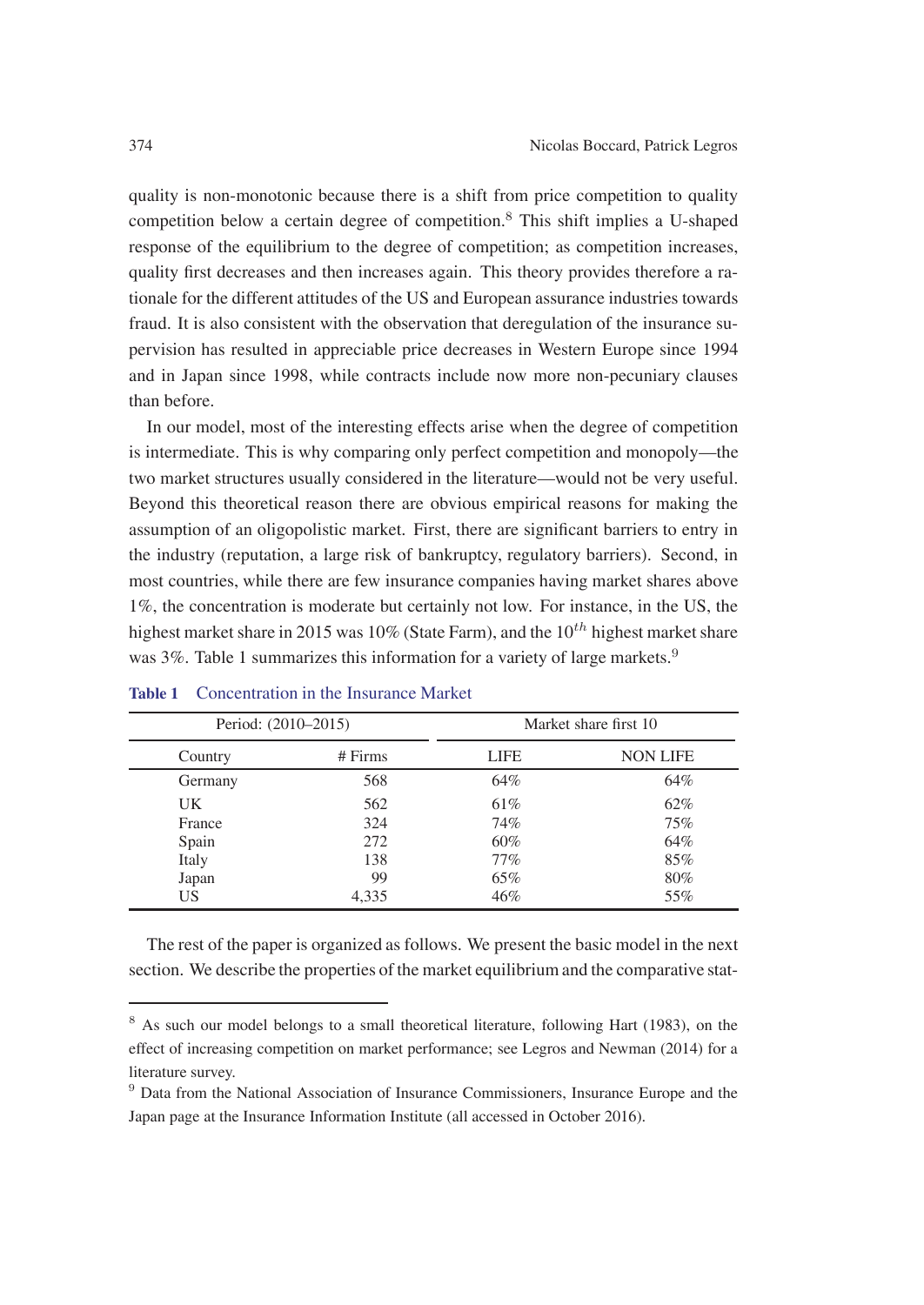ics in Section 3. In section 4 we extend the basic model in two directions. First we consider the possibility for the industry to use an external audit agency. The U-shaped pattern that we obtain in the basic model implies the somewhat surprising result that an external audit agency is used in equilibrium only for *low* levels of competition; furthermore the use of an external audit can be welfare improving. In a second extension we consider contractual innovations, like rental car replacement, that increase the"quality" of the contract. We show that these innovations are complementary to the quality of audit. We conclude in Section 5.

# 2 The Insurance Market

An asset like a car, one's health or housing can be damaged with a small probability  $\beta$ .<sup>10</sup> Owners are risk-neutral with respect to money, value the use of the item at V and have an initial wealth  $w$ . If a damage occurs, the cost of repairing the item is  $L$ . We assume that

$$
V > L > w.\t\t(1)
$$

Limited liability prevents the agents to borrow to repair the damaged item or such borrowing would have a large shadow price (for instance, the purchase of a new car after an accident will significantly reduce the consumption of other goods). However, they can transfer the risk of the loss to an insurance company in exchange for the payment of a premium. This specification makes the model of oligopoly competition tractable and is a reasonable alternative to the usual formalization of a concave utility function for money. The reservation utility of a consumer is

$$
\underline{v} \equiv (1 - \beta)V + w. \tag{2}
$$

A contract specifies a premium  $P$  and a reimbursement  $R$ . To focus on the organizational problem, we ignore adverse selection problems and assume that wealth  $w$  is observable. A contract is *feasible* if the agent is able to pay the premium and if the

<sup>&</sup>lt;sup>10</sup> We will make clear later on in the paper how small  $\beta$  needs to be, see page 393. To fix ideas, the odds of a car occupant in the US dying in a transportation accident was 1 in 47,718 in 2013 while the lifetime odds were 1 in 606 for a person born in 2013. The frequency of car theft in France was  $0.3\%$  in 2015 (109 thousands for 32 millions of vehicles), that of car accident was 0.2% (56 thousands) and that of a burglary was 1.1% (382 thousands for 34 millions of housings).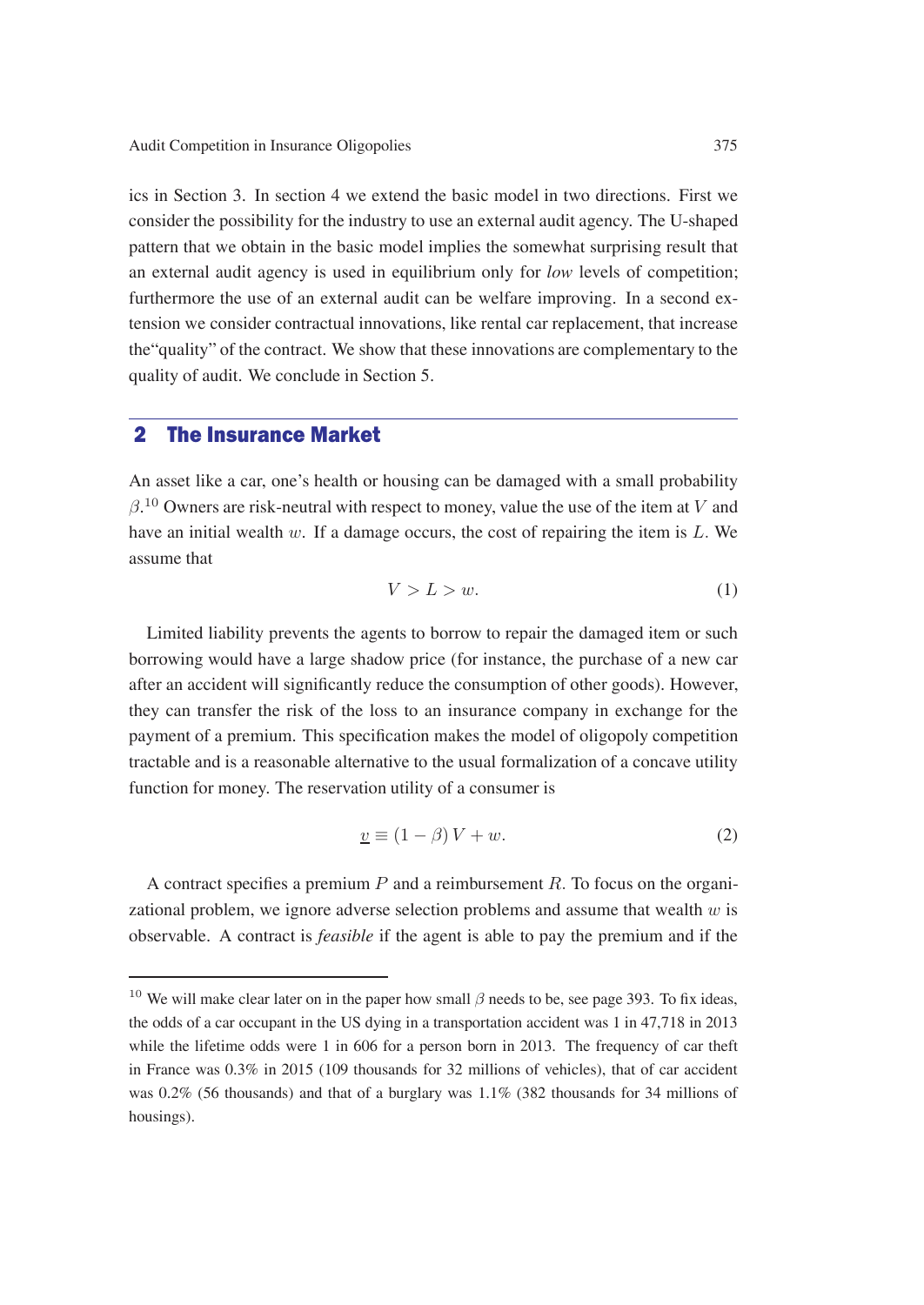reimbursement net of the premium covers the cost of damage, i.e., if

$$
w \geqslant P,\tag{3}
$$

$$
R \geqslant L - (w - P). \tag{4}
$$

Obviously, (4) combined with (1) requires that the reimbursement is larger than the premium

$$
R > P \geqslant 0. \tag{5}
$$

If the loss can be verified at no cost by the firm, these conditions characterize feasibility. However, we are interested in situations where losses can be verified only if the insurance firm invests in audit. We assume the following audit technology:

- If the claim is *honest*, audit shows that there is no fraud with probability 1.
- If the claim is *dishonest*, the audit detects the fraud with probability q.

The success probability  $q$  is chosen by the firm, e.g., is affected by the experience of the claim adjusters, the ex-ante thoroughness of the description of the item, and the time spent on the audit. The cost of an audit of quality q is  $C<sup>f</sup>(q)$  for the firm, that is strictly increasing, strictly convex in q and satisfies  $C^{f}(0) > 0$ .

While a firm might indeed invest in quality  $q$  by hiring experienced claim adjustors and setting strict auditing procedures, there is a decision to be made ex-post of whether or not to audit a claim. We thus assume that the insurance firms can commit *ex-ante* to a quality q of audit but not to its  $ex\text{-}post$  frequency.<sup>11</sup>

The agent is reimbursed unless fraud is established, in which case he pays a fine  $F$ to the state.<sup>12</sup> Generally, measures to control fraud impose direct and indirect costs on consumers. For instance, taking pictures of a car when signing a contract reduces the possibility of a consumer to make a claim for a pre-existing default but increases the transaction costs of the contract. Inspection of a damaged car via "authorized experts" limits the possibilities of collusion with the repairer and of false claims but increases the delay for repairs or forces the consumer to free time to go to the

 $11$  On the issue of commitment to audit, see Khalil (1997) and Picard (1996).

<sup>&</sup>lt;sup>12</sup> The penalty could include an amount  $F_0$  awarded to the company. We set  $F_0 = 0$  to simplify exposition.  $F$  is the product of a fine (or disutility of jail term) and of the probability of being found guilty in court. We may interpret the recent criminalization of insurance fraud in the US as an attempt to keep  $F$  at a reasonable level despite the increased congestion of the judicial system, that is despite the lower probability of being found guilty in court in "reasonable time."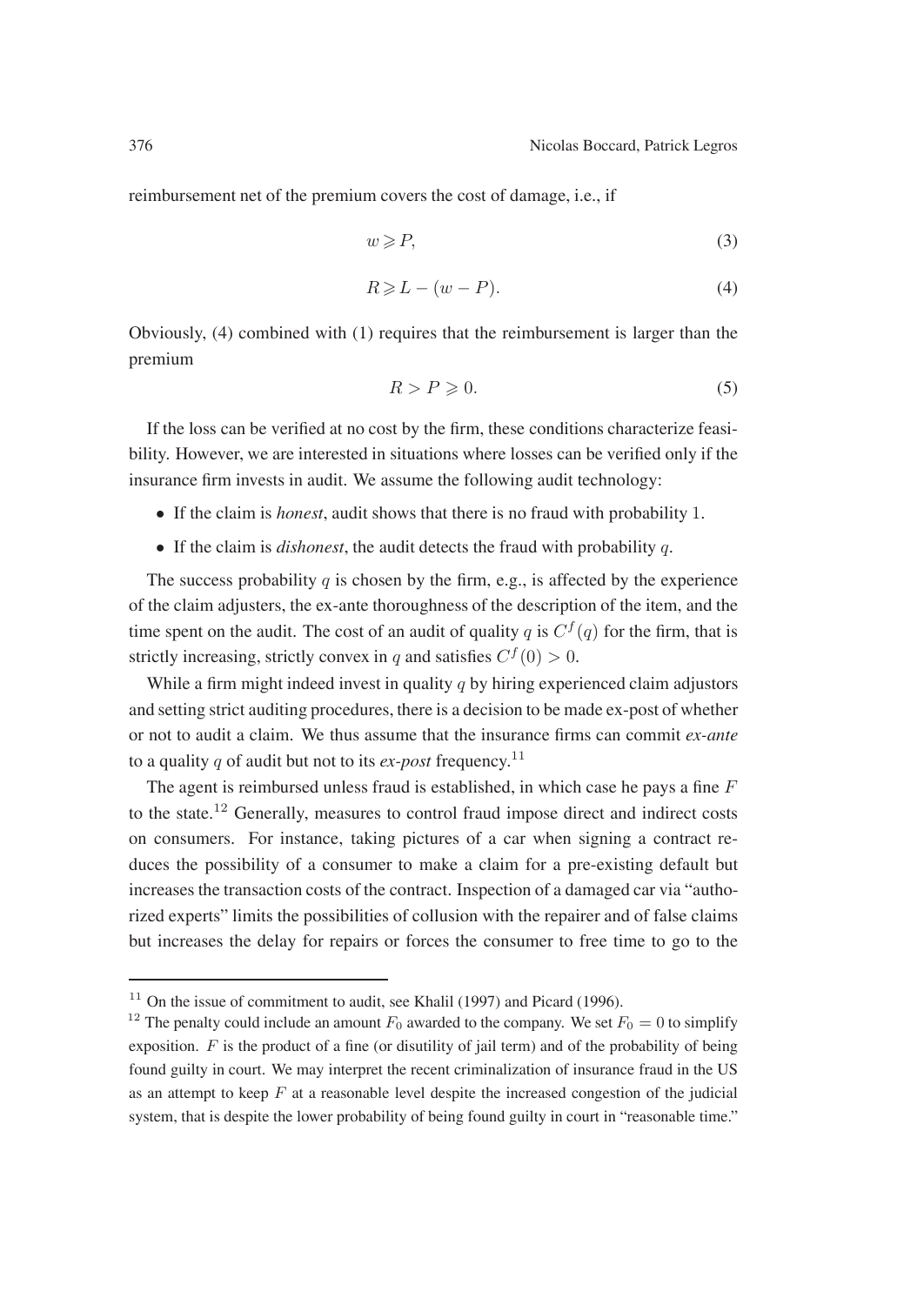inspection.<sup>13</sup> An example of indirect cost is the policyholder's perception of "mistrust" by the insurance company. The overall opportunity cost is denoted  $C<sup>a</sup>(q)$  and is assumed to be increasing and convex in audit quality, with  $C^a(0) > 0$ .

We consider the following timing of events:

- 1. Stage 1: Contract choice
	- (a) Insurer *i* chooses an audit quality  $q<sup>i</sup>$  and offers insurance contracts with premium  $P<sup>i</sup>$  and reimbursement  $R<sup>i</sup>$ .
	- (b) Agents observe  $(q^i, P^i, R^i)_{i=1}^n$  and decide to purchase or not an insurance contract.
- 2. Stage 2: Damage and claim
	- (a) Agents incur a damage with an exogenous "small" probability  $\beta$ .
	- (b) An agent who purchased a contract  $(P^i, R^i)$  can claim a loss and ask for a payment  $R^i$ .
	- (c) The insurance company decides to audit or not the claim and pays the agent according to the result of the audit.

Our two-stage game is solved by backward induction using the concept of Perfect Bayesian Equilibrium (PBE). In the next section we analyze the fraud and control game between a policyholder and its insurer. Then, we compute the expected utility of agents and firms conditional on choosing  $(q^i, P^i, R^i)$  and we derive the symmetric equilibrium of the quality and contract competition between insurance companies.

To analyze how the intensity of competition affects the equilibrium design of contracts and the choice of audit quality, we assume that consumers are horizontally differentiated. The *residual demand* facing an individual firm that offers consumers a level of expected utility v when the other firms in the industry offer the level  $v^*$  is

$$
D(v - v^*) = t(v - v^*) + \frac{1}{n}^{1.14}
$$
 Note that  $D(0) = \frac{1}{n}$  and  $D'(0) = t$ . The index

 $13$  Some contractual innovations tend to reduce these direct costs; for instance as soon as 1989, Allstate, a major US player, introduced a Priority Repair Option to accelerate repairing and reduce the loss adjustment expenses.

 $14$  This indirect form can be obtained, for instance, in the circular city setting introduced by Salop (1979). Consumers are uniformly distributed over the unit circle and bear a mobility cost

 $\frac{2}{t}$  per unit of distance while the *n* firms are located at an equal distance one from another (i.e.,

 $\frac{1}{n}$ ). Agents buy insurance contracts from the company that offers them the highest expected utility.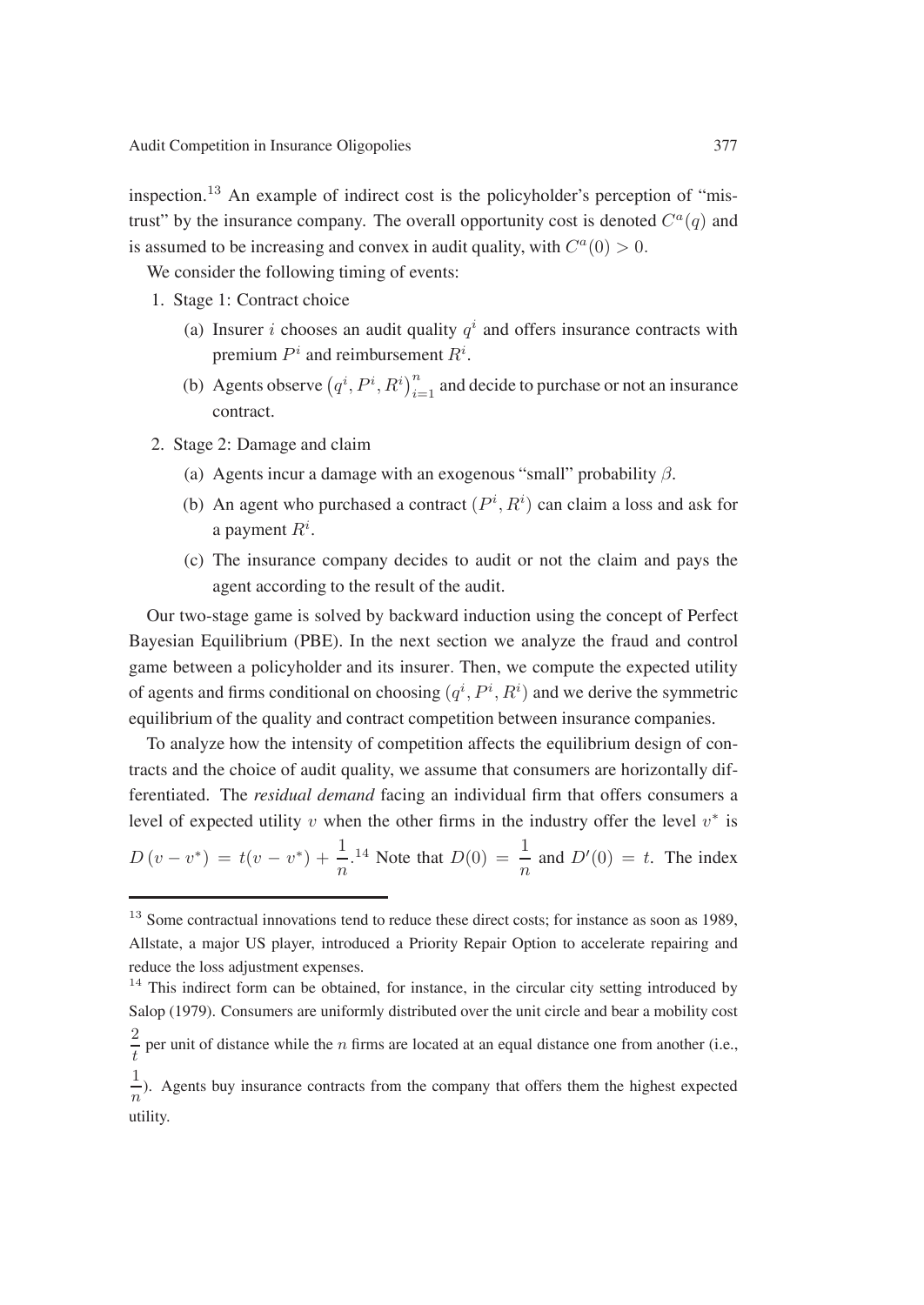$\theta \equiv nt$  proxies for the degree of competition on the market. By varying the mobility cost  $t$  or the number of firms we will be able to vary exogenously the intensity of competition. The ongoing deregulation in many countries or the greater visibility of entrants permitted by the information technology "revolution" are examples of exogenous factors affecting  $t$  and  $n$ .

# 3 Equilibrium and Audit Response to Competition

In this section we first solve for the game of fraud and audit played by an insurer and one of its policyholders (Propositions 1 and 2). We then show that the equilibrium analysis and the comparative statics can be simply captured in an Edgeworth box in which the "commodities" are the reimbursement and the quality of audit. It is then possible to show the existence of two regimes: one in which the reimbursement is compatible with a premium level that does not make the liability constraint of the consumers binding, the other where this constraint is binding; these two regimes correspond also to equilibrium regimes when the degree of competition is high or low.

### 3.1 The Fraud and Audit Game

Since a damage is private information to the policyholder, if an insurer were to pay all claims without audit then all policyholders would fraud.<sup>15</sup> However systematic audit is not credible. We therefore have a double moral hazard problem: that of inducing insurance companies to audit with a high probability and that of inducing policyholders to fraud with a low probability. Clearly, the equilibrium is in mixed strategies with σ being the audit probability and τ the fraud probability. The following proposition characterizes the equilibrium levels of fraud and audit (All proofs missing from the text appear in the Appendix).

**Proposition 1.** In a PBE, the game of fraud and control following a contract  $(P, R)$ with a quality  $q$  (second stage) has a unique Nash equilibrium; it is in mixed strategies with

$$
\sigma^* \equiv \frac{\beta C^f(q)}{(1-\beta)(qR - C^f(q))} \text{ and } \tau^* \equiv \frac{R}{q(R+F)}.
$$
 (6)

 $15$  In this model all agents will fraud if they can get away with it. A recent study of the Coalition Against Insurance Fraud [4] reveals that people fraud to save money or reduce costs, to get expensive work done they would not otherwise be able to afford and to "get back" at insurance companies.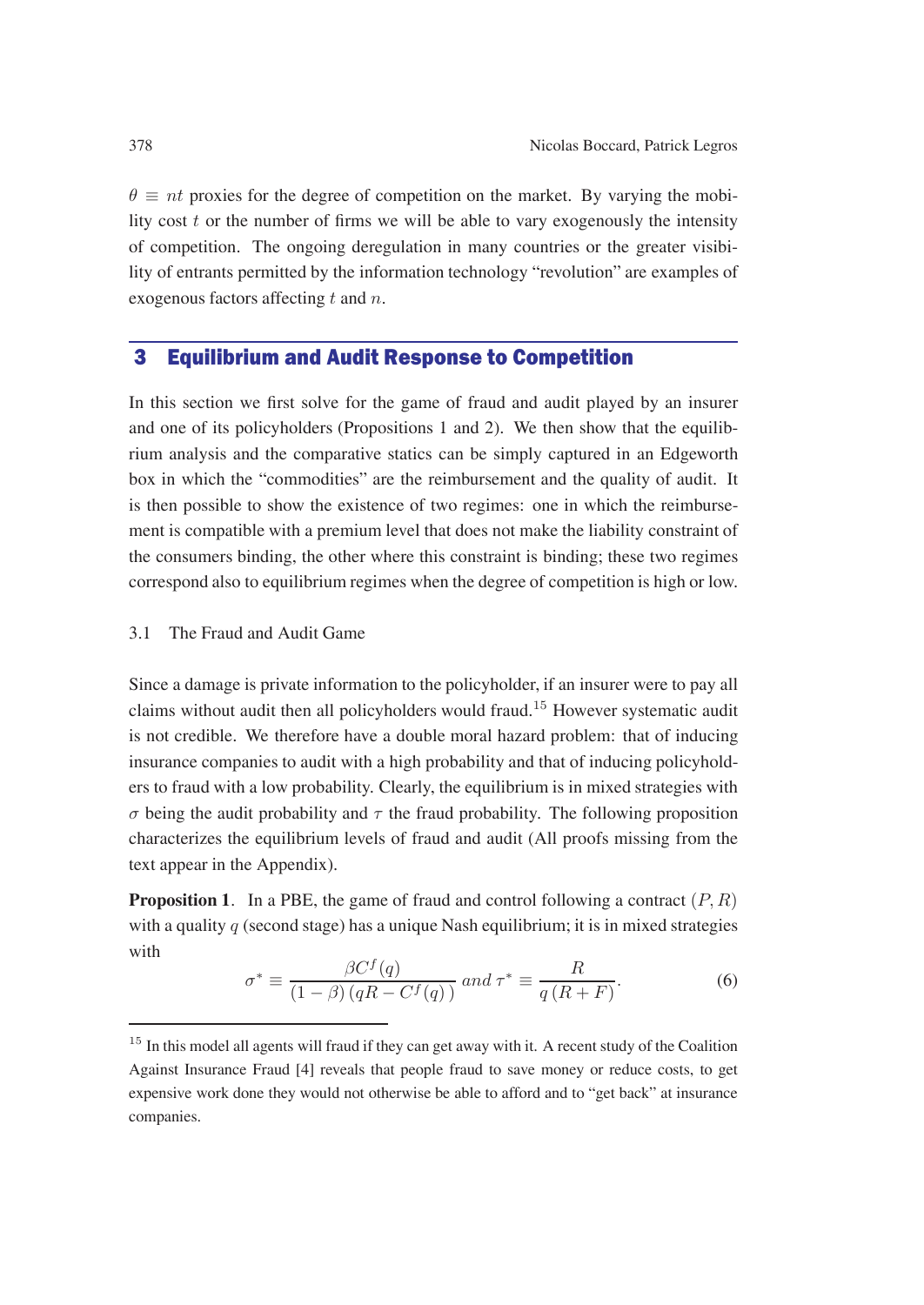Observe that while the audit quality q generates future costs for the agent and the firm, it brings benefits too since it influences the desire of the agent to fraud and of the firm to audit. Its effect on the utilities of insurers and consumers can be summarized by the average cost functions  $c^f(q) \equiv C^f(q)/q$  and  $c^a(q) \equiv C^a(q)/q$ . These two identities imply that the average cost functions  $c^a$  and  $c^f$  are U-shaped and reach minima  $q^a$ and  $q<sup>f</sup>$  that we call *ideal* audit qualities. Following stylized facts<sup>16</sup> we assume that insurers desire a better audit quality, relative to policyholders i.e., that

$$
q^a < q^f. \tag{7}
$$

Using the equilibrium levels of fraud  $\sigma^*$  and control  $\tau^*$ , the expected utility levels of an agent u and the expected profit of the firm  $\pi$  are

$$
u(q, P, R) \equiv V + w - P - \beta(L - R) - \beta \frac{R c^a(q)}{R + F},
$$
  

$$
\pi(q, P, R) \equiv P - \beta \frac{R^2}{R - c^f(q)}.
$$

The ratios  $\frac{Rc^a(q)}{R+F}$  and  $\frac{R^2}{R-c^f(q)}$  are the surplus loses to insureds and insurers of the fraud. These two equations motivate two observations. First, since both  $\pi(q, P, R)$ and  $u(q, P, R)$  are increasing with q at 0 and decreasing at 1, offering a contract  $(q, R, P)$  with q outside the interval  $[q^a, q^f]$  is strictly dominated by offering either  $(q^a, R, P)$  or  $(q^f, R, P)$ . In a PBE, the quality of audit lies in the interval  $[q^a, q^f]$ , where the bounds are the average cost minimizing levels. Second, if  $R > P + L - w$ , the insurer can decrease both the reimbursement  $R$  and the premium  $P$  in order to preserve his market share but increase his per-consumer profit.<sup>17</sup> Therefore, in equilibrium, constraint (4) binds and we can reduce competition on the "pecuniary dimen-

$$
{}^{17} \text{ If } R > P + L - w \text{ consider } \Delta R < 0 \text{ and } \Delta P = \frac{\partial u}{\partial R} \Delta R = \beta \Delta R \left( 1 - \frac{Fc^a(q)}{(R+F)^2} \right) > \tag{8.17}
$$

 $\beta \Delta R$ . As  $u(q, P + \Delta P, R + \Delta R) = u(q, P, R)$  and the firm has the same market share. Since  $\pi(q, R, P) = P - \beta R \frac{R}{R - c^f(q)}$  and  $R(R - 2c^f(q)) < (R - c^f(q))^2$ , we have  $\frac{\partial \pi}{\partial R} = -\beta R \frac{R - 2c^f(q)}{(R - c^f(q))^2} > -\beta < 0$ . Hence, the total per-capita profit variation  $\Delta \pi$  is greater than  $\Delta P - \beta \Delta R > 0$ .

<sup>&</sup>lt;sup>16</sup> It is well documented—e.g., the white paper (2000)—that insurance salesmen (the demand side) are calling for low audit quality while claim payers (the supply side) are calling for high audit quality.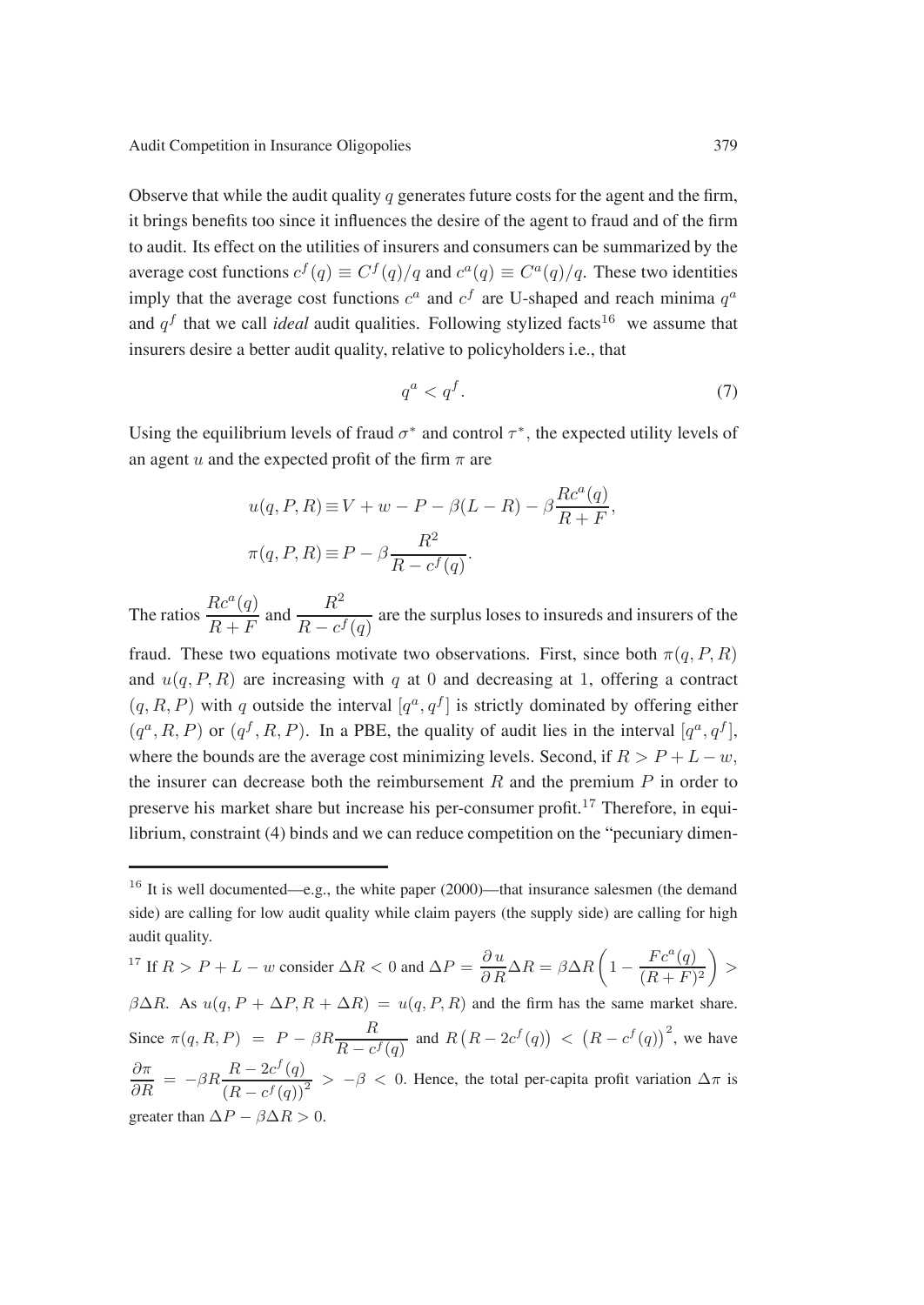sion" to the reimbursement  $R$  which becomes a proxy for the premium. We summarize this discussion in the following proposition.

**Proposition 2.** In a PBE, an insurer chooses a quality between the ideal of firms  $q<sup>f</sup>$ and of consumers  $q^a$  and offers minimal reimbursement with  $R = P + L - w$ .

Using the equality in the feasibility constraint  $(4)$ , the liquidity constraint  $(3)$  becomes

$$
R \leqslant L,\tag{8}
$$

while a positive premium  $(5)$  yields

$$
L - w \leqslant R. \tag{9}
$$

Hence in a PBE, the reimbursement varies in the interval  $[L - w, L]$  and the premium varies in the interval  $[0, w]$ . The indirect utility function of a policyholder and the per-capita profit of an insurer can then be written:

$$
u(q, R) \equiv V + (1 - \beta)L - R\left(1 - \beta + \frac{\beta c^a(q)}{R + F}\right),\tag{10}
$$

$$
\pi(q, R) \equiv R\left(1 - \beta \frac{R}{R - c^f(q)}\right) - L + w.
$$
\n(11)

Note that a zero premium ( $R = L - w$ ) generates losses for an insurer, hence the liquidity constraint (8) is the only relevant constraint.

To avoid trivialities, we assume that the sum of payoffs  $u(q, R) + \pi(q, R)$  is larger than the agent's reservation utility v when contract variables q and R vary in their PBE range. This is equivalent to assuming that  $V$  is large enough. Precisely:

$$
\frac{V}{L} \geqslant \frac{L}{L - c^f(q)} + \frac{c^a(q)}{L + F}, \quad \forall q \in \left[q^a, q^f\right].
$$
\n(12)

### 3.2 Competition

A symmetric equilibrium of the first stage competition among insurers is denoted  $(q^{\theta}, R^{\theta})$ ; it yields a unique equilibrium utility level  $v^{\theta} \equiv u(q^{\theta}, R^{\theta})$  to all consumers. The choices of reimbursement  $R$  and audit quality  $q$  for insurers are limited by the feasibility constraint  $R \le L$  and the participation constraint  $u(q, R) \geqslant \underline{v}$ . When all other firms choose their equilibrium actions  $q^{\theta}$  and  $R^{\theta}$ , firm i's profit is

$$
\Pi_i(v^\theta, q^i, R^i) \equiv D\left(u(q^i, R^i) - v^\theta\right)\pi(q^i, R^i). \tag{13}
$$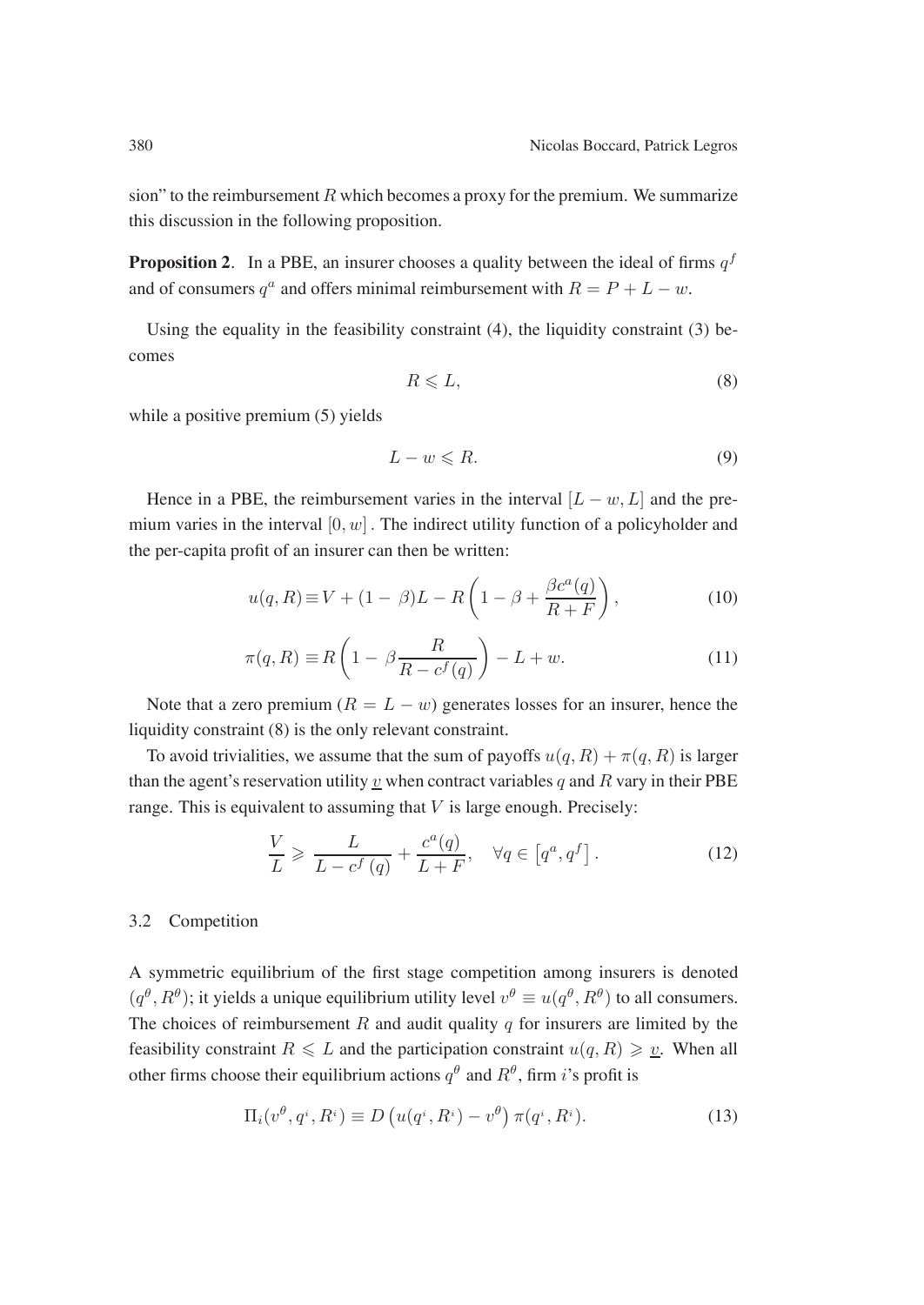In a symmetric oligopoly equilibrium, when firm i chooses  $(q^i, R^i)$  to maximize  $\Pi_i$ , taking  $v^{\theta}$  as given, we must have in equilibrium  $u(q^i, R^i) = v^{\theta}$ . Whenever  $v < v^{\theta}$  and the liquidity constraint  $R \leq L$  is not binding, the two FOCs for an interior solution are

$$
\frac{\partial \Pi_i(q, R)}{\partial R} = 0 \Leftrightarrow D'u_R\pi + D\pi_R = 0,
$$
  

$$
\frac{\partial \Pi_i(q, R)}{\partial q} = 0 \Leftrightarrow D'u_q\pi + D\pi_q = 0.
$$

As  $D' = t$  and  $D = D(0) = \frac{1}{n}$ , those are equivalent to

$$
\frac{u_R}{u_q} = \frac{\pi_R}{\pi_q},\tag{14}
$$

$$
-u_q \theta \pi = \pi_q. \tag{15}
$$

Equation (14) defines the contract curve of an Edgeworth Box with commodities  $R$ and  $q$ . Note that if the marginal rates of substitution between quality and reimbursement of policyholders  $\frac{u_R}{u_R}$  $u_q$ and insurers  $\frac{\pi_R}{\pi}$  $\frac{n}{\pi_q}$  are not equalized, the insurer can offer a better contract  $(\tilde{q}, \tilde{R})$  in the sense that it leaves its clients indifferent with respect to  $(q, R)$  and preserves its market share but increases its per-capita profit.

Equation (15), which holds for only  $\underline{v} < v^{\theta}$ , illustrates the traditional trade-off for a change in the strategic variable q between the marginal effect  $-u_q\theta\pi$  (loss of clients) and the infra-marginal effect  $\pi_q$  (higher margin on remaining clients). It characterizes the position of the oligopoly equilibrium on the contract curve. The analysis of the contract curve is therefore crucial to understand the relationship between changes in the exogenous parameter  $\theta$  and changes in the equilibrium.

#### 3.3 The Edgeworth Box and Comparative Statics

When the liquidity constraint  $R \leq L$  is not binding, a Pareto optimum is characterized by the equality of the marginal rates of substitution  $MRS^a = \frac{u_R}{u_q}$  and  $MRS^f =$  $\pi_R$  $\frac{n}{\pi q}$  as depicted on the Edgeworth box of Figure 1. The iso-profit curve (solid line) is tangent to the iso-utility curve (dashed line) at point  $x$ , the absolute value of the slope is equal to the marginal rate of substitution. The arrows indicate the direction of increasing payoffs for each type of agent.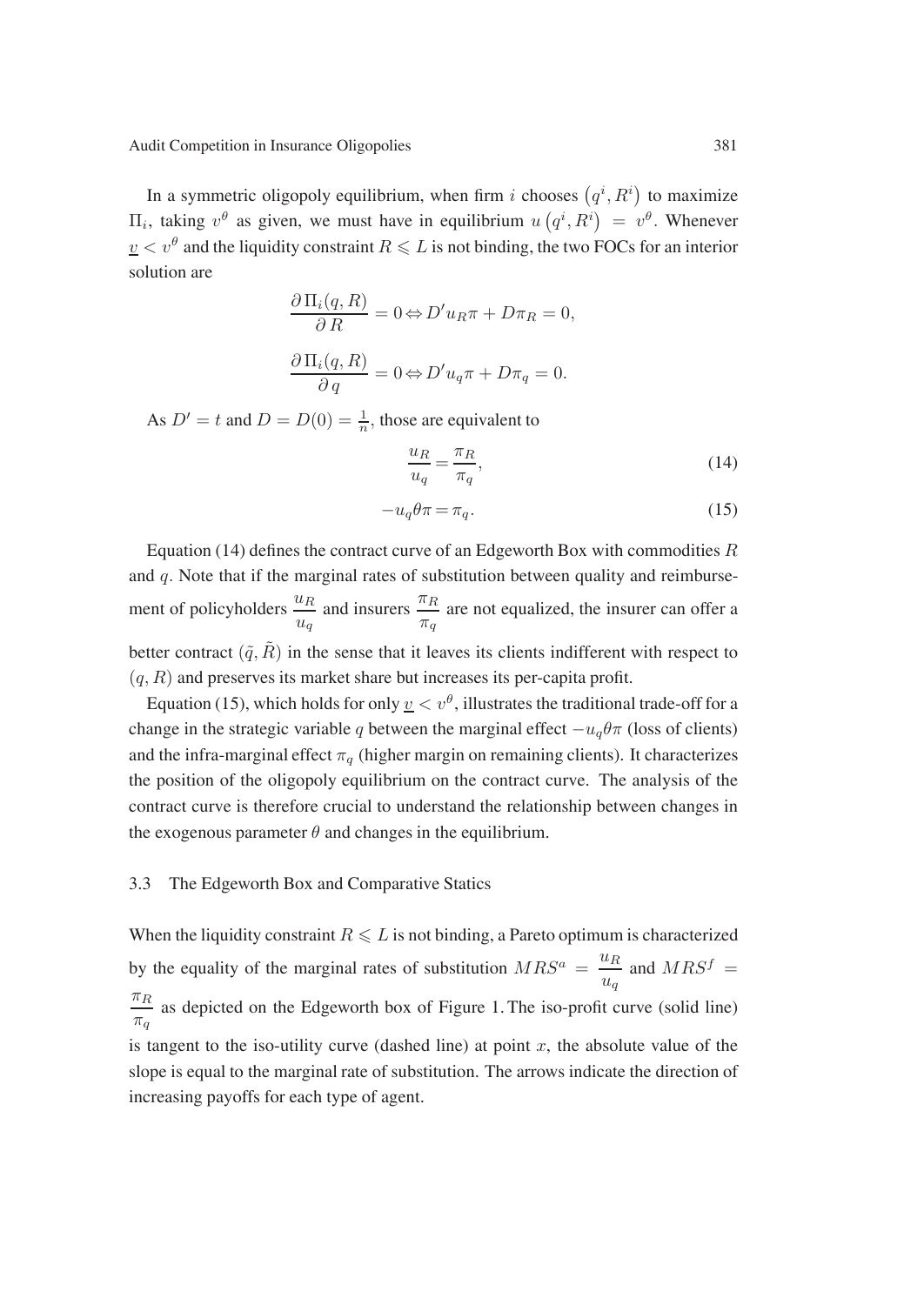

**Figure 1** The Edgeworth Box

As the risk  $\beta$  is small, reimbursement and audit quality are substitute "goods" for the insurer and substitute "bads" for the policyholder. Since the risk of damage is small, audit is rare, and audit quality generates only second order effects while the premium generates first order effects. These two properties combine to produce a MRS decreasing with quality.<sup>18</sup> As shown on Figure 1, the MRS of the insurer at y is lower than at  $x$  while the opposite holds for the policyholder, thus MRSs are equalized at a point like  $z$ , above  $y$ .

However, the fact that reimbursement and quality are substitute for the policyholder and for the insurance company does not necessarily imply that these variables are substitute along the contract curve. Lemma 1 below establishes that the contract curve is indeed downward-sloping in the interior of the Edgeworth box. Hence, *in equilibrium,* reimbursements  $R$  and audit quality  $q$  are substitute.

**Lemma 1***.* The contract curve is downward-sloping in the interior of the Edgeworth box  $(R, q)$ .

We can now analyze the consequences of changes in the degree of competition. Since increasing utility to the policy holder is costly for the insurance company, it is immediate that consumer utility decreases when competition decreases. Because the

<sup>&</sup>lt;sup>18</sup> Note that it is the combination of small  $\beta$  and substitution between R and q that yields the decreasing MRS. The property of decreasing MRS is usually a consequence of the complementarity of the goods and the decreasing returns to consumption.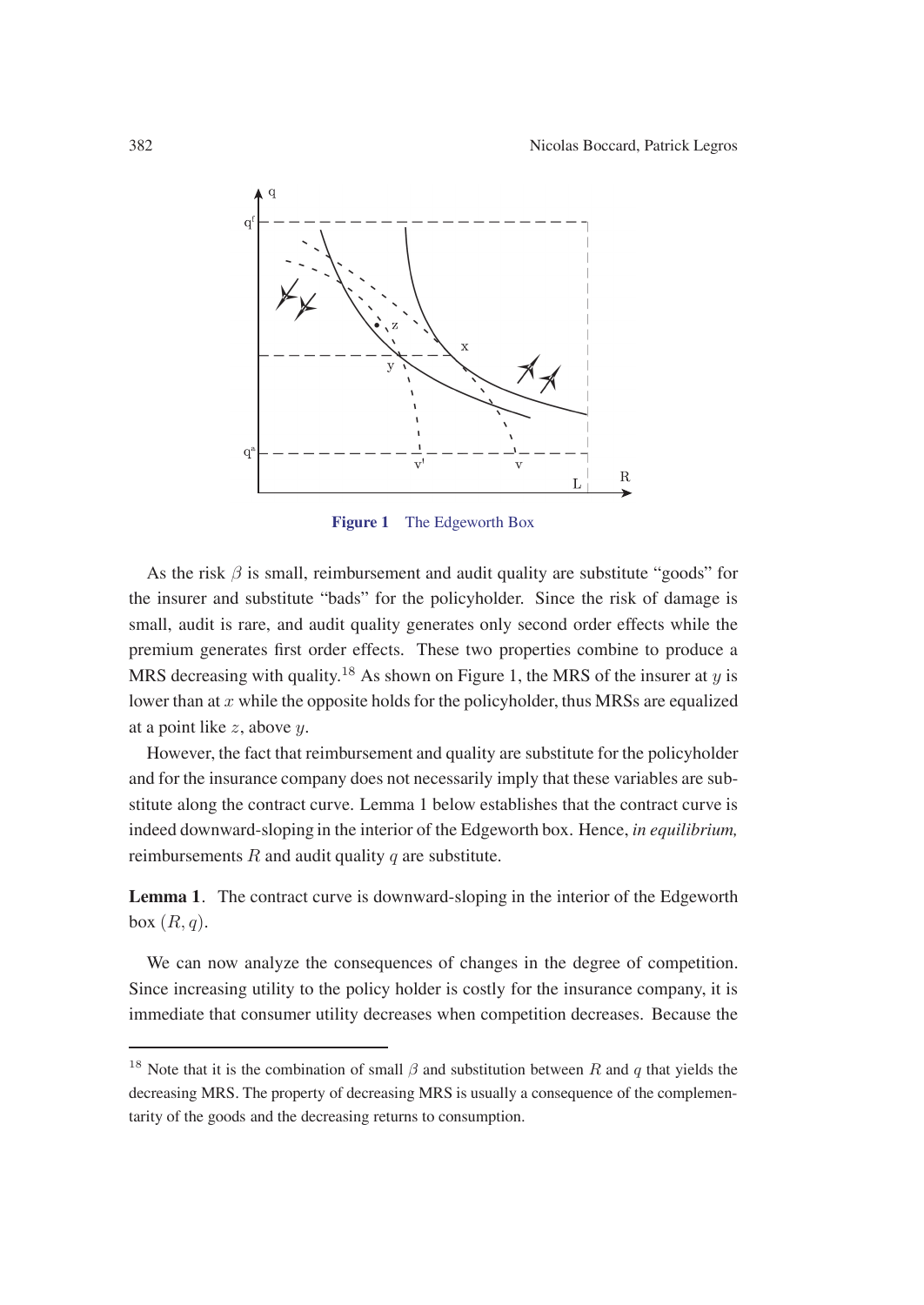risk of damage is small, most of the competitive pressure applies initially to prices that is to R. Since the contract curve is decreasing in the  $(R, q)$  space, it follows that the increase in price is accompanied by a decrease in the quality of audit as competition decreases (see Figure 2). When competition is weak, the insurance premium is equal to the willingness to pay of consumers and the limited liability binds. Weaker competition will then lead to an increase in quality, i.e., move up vertically towards their ideal quality  $q^f$  (see Figure 2).



**Figure 2** The Equilibrium Path

**Proposition 3**. There exist two wealth levels w and  $\bar{w}$  such that

(i) for an intermediate wealth  $w \in [w; \bar{w}]$ , the symmetric equilibrium between insurers has two regimes:

- **weak competition regime**  $\theta \in [0; \theta^L]$  : equilibrium contracts feature full insurance, maximal premium while quality is decreasing with  $\theta$ .

- **strong competition regime**  $\theta \in [\theta^L; +\infty]$ : equilibrium reimbursement and premium decrease with  $\theta$  while quality increases with  $\theta$ .

(ii) If  $w < w$ , only the weak regime applies

(iii) If  $w > \bar{w}$ , only the strong regime applies.

While the quality of audit is not a monotone function of the degree of competition, the level of fraud unambiguously increases when competition increases. That fraud increases is immediate from (6); in the weak competition regime since the premium is fixed while the audit quality tends to decrease, i.e., the *average cost* of audit increases making insurers *less credible* auditors; consumers then fraud more.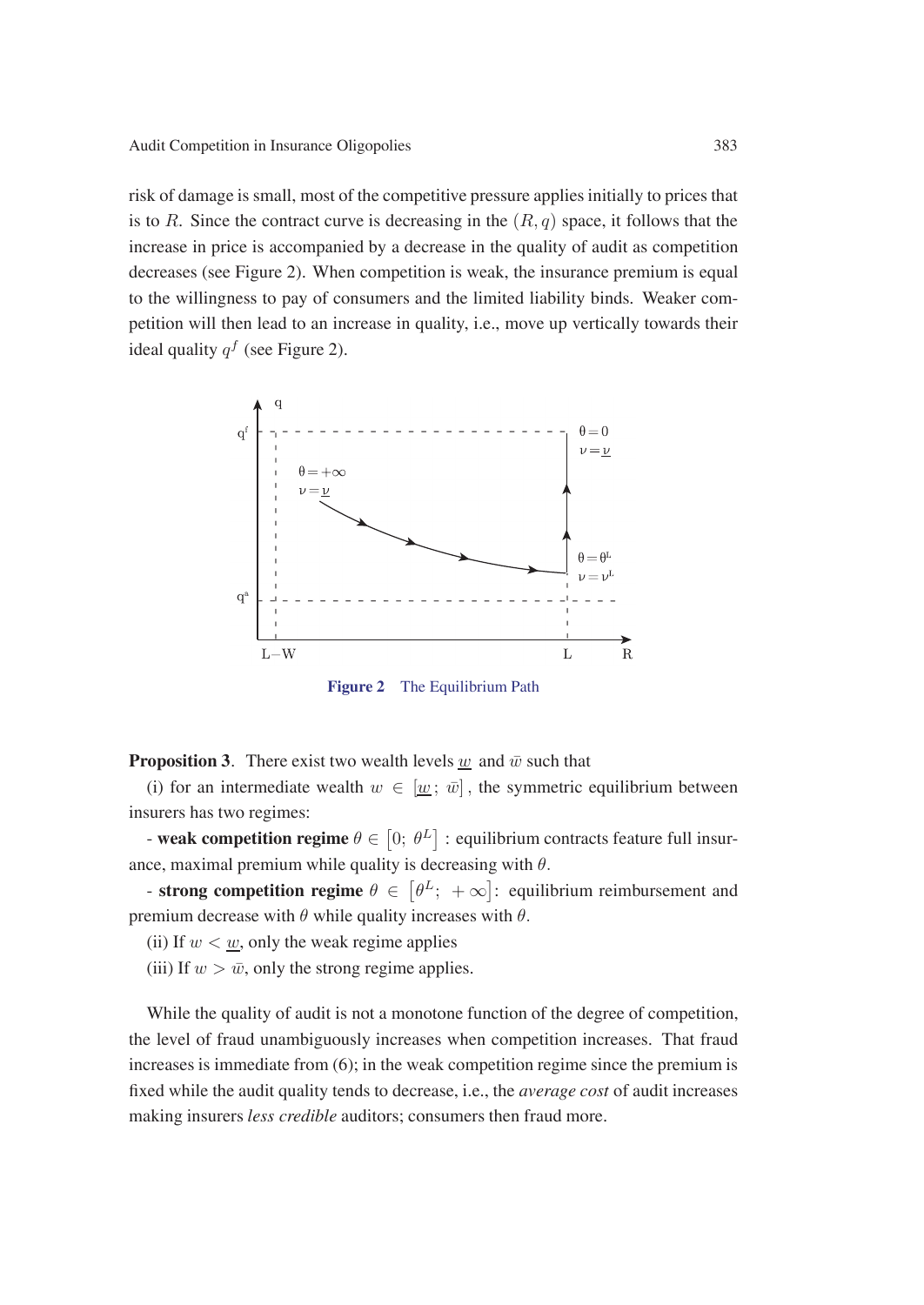The result is less obvious in the strong competition regime because there are two opposite forces at play. First, the increase in quality reduces the cost of audit and firms are *more credible* auditors and fraud should decrease as a consequence. Second, competition reduces the price *and* the benefit of audit: this effect makes firms less credible auditors. Since the price dimension is the main channel of competition, the net effect is a reduction in the incentives of the firm to audit and an increase in the equilibrium level of fraud.

**Corollary 1***.* Fraud increases with the degree of competition.

# 4 Two Extensions

In this additional section we analyze the consequences of two strategies that the industry might adopt to fight fraud (and alter contracts features). We first consider the cooperative creation of a common audit agency and then the use of replacement clauses in contracts.

### 4.1 Centralized Audit Agency

In our model but also in practice, a major source of cost for insurers is their inability to commit to an audit frequency. They sometimes launch campaigns to commit to systematic audit of claims but this conduct never lasts very long. One alternative used frequently in the US or in Europe—is to have a third party offer high quality audit services; the insurance companies remain free to use their own internal audit divisions or the third party's agency.<sup>19</sup>

To simplify we assume that the agency is created in a cooperative fashion by the industry (for instance by selecting the best offer in an auction for auditing services). The costs of creation (if any) are shared between the firms. There is commitment value in the creation of such an agency only if policy holders anticipate that the agency will be effectively used. The timing of events is now:

- The industry creates cooperatively an audit agency with quality  $\bar{q}$ .
- Insurers choose their control structure  $q^{i} q_{i} \leq \overline{q}$  and offer insurance contracts  $(P^i, R^i)$ .

<sup>&</sup>lt;sup>19</sup> We ignore commitment on contracts because it is more difficult to enforce and would be probably illegal under current antitrust legislation.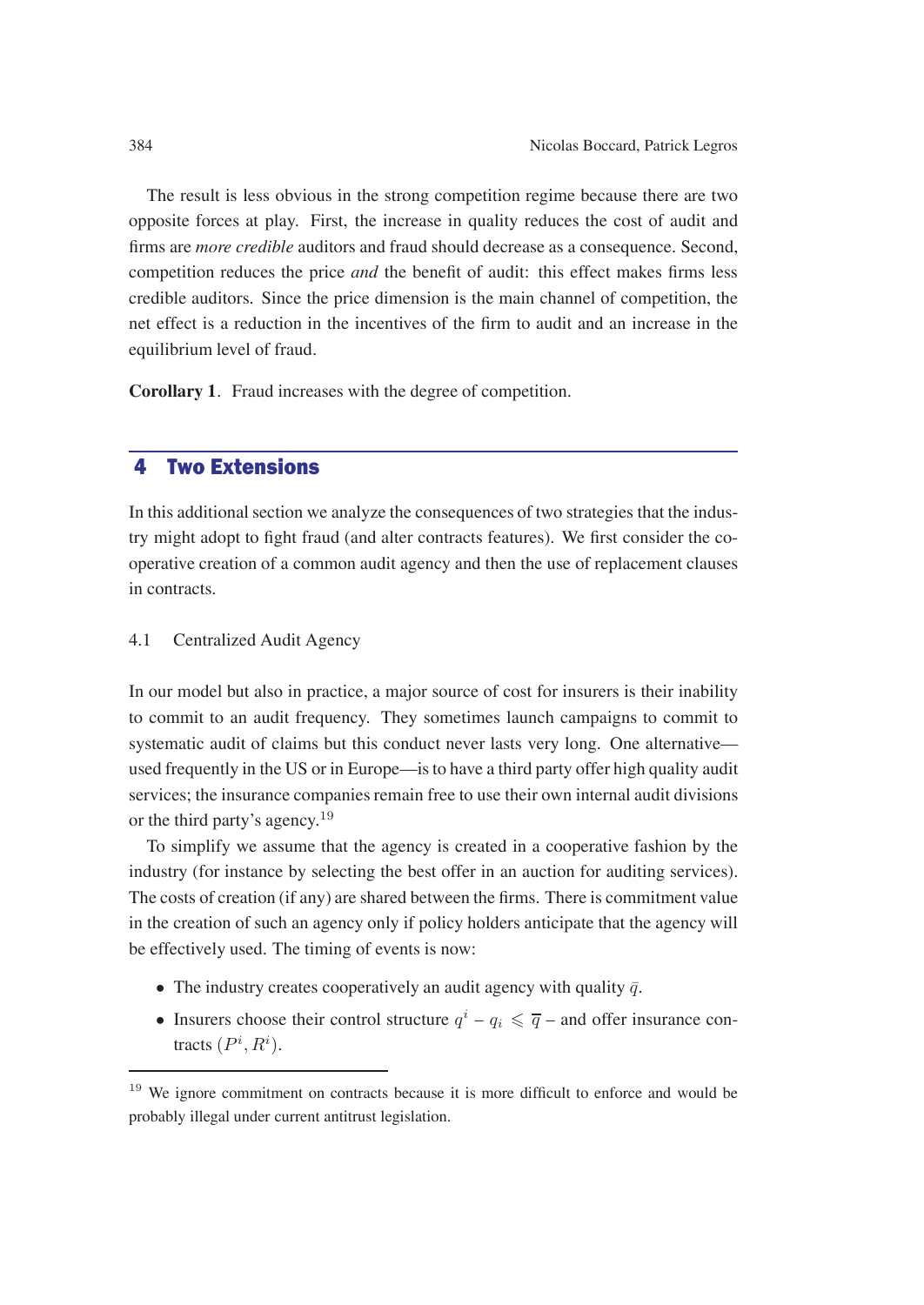- Consumers observe  $\{\bar{q}, (q^i, P^i, R^i)_{i=1}^n\}$  and purchase an insurance contract or not.
- A policyholder incurs a loss or does not incur a loss; he can then make a claim for reimbursement.
- Insurers decide to audit or not claims and if so to use the agency or not (use  $\bar{q}$ or  $q^i$ ).

We show in Proposition 4 below that the intermediary is a valuable commitment device on quality only if there is "some" competition on quality but none on premiums, that is when  $\theta \in [\underline{\theta}; \theta^L]$ . Alternatively, since creating a common agency reduces competition among firms to that on the level of premiums, the value of commitment on audit is large when competition on premiums is not too severe. However, a commitment to a larger audit quality will intensify competition on premiums.

To understand this result, observe first that once an agency of quality  $\bar{q}$  has been setup, an individual firm can only deviate to a higher quality. Indeed if a firm invests in quality  $\hat{q} < \bar{q}$ , it will choose ex-post to use the common agency since  $c^f(\bar{q}) < c^f(\hat{q})$ . The new game has therefore a smaller strategy set (with respect to the original model). When  $\bar{q} \leq q^{\theta}$ , the equilibrium quality in the original model,  $q^{\theta}$ , remains a Nash equilibrium of the new game. If there is a positive fixed cost of creating the agency, the insurers will not create it.

Hence the only possibility is to set  $\bar{q} > q^{\theta}$  and two cases must be considered. If at the original equilibrium the liquidity constraint is not binding ( $\theta > \theta^L$ ) then competition forces firms to decrease the premium  $R$  to compensate consumers for the committed high quality of audit; this eventually results in lower equilibrium profits (cf. proof of Proposition 4 in the appendix, 397) and insurers will not create the agency in the first place.

The second case is in the weak regime  $(\theta \le \theta^L)$ . In this case, it is possible to increase  $\bar{q}$  above  $q^{\theta}$  without putting too much pressure on premiums i.e., the equilibrium in the new game still features the binding liquidity constraint. We show in the appendix, that the optimal choice by the industry is increasing in  $\theta$  and that there exists a threshold  $\theta$  below which the agency sets the monopoly audit quality  $q^f$  as shown in Figure 3; hence there is bunching on [0,  $\theta$ ].

**Proposition 4** If there is no transaction cost for the creation of an audit agency, it is created only in the weak competition regime ( $\theta \le \theta^L$ ). The common audit quality  $\tilde{q}(\theta)$  is greater than the equilibrium value  $q^{\theta}$  and equal to the insurers' ideal level for low levels of competitiveness.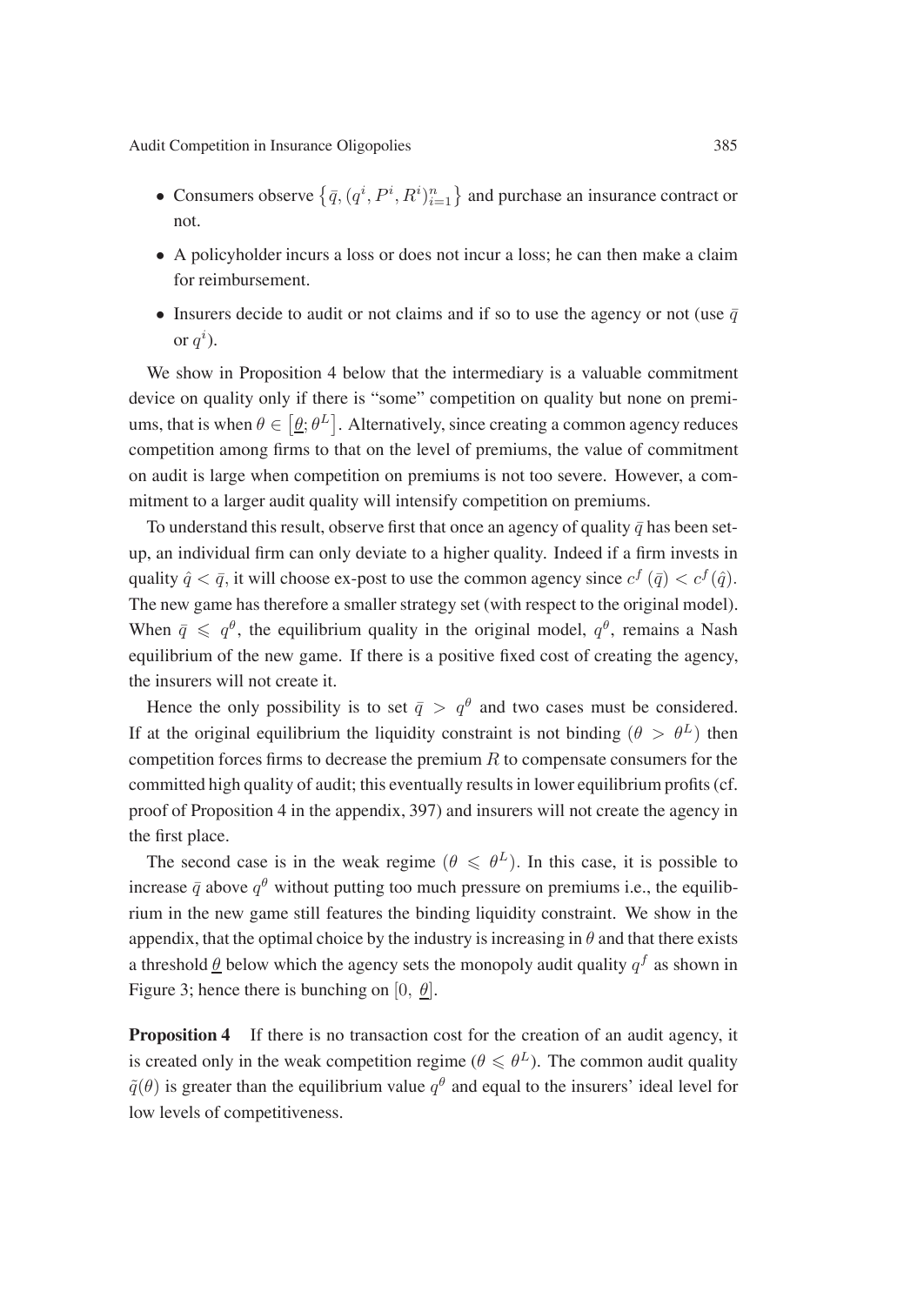

**Figure 3** Quality with and without the Agency

Cooperation raises obvious competition policy concerns. To analyze the welfare consequences of cooperation in the industry, assume that the competition authority puts as much weight on consumers as on firms and wants to maximize total surplus. Since the total mass of consumers is one, the government maximizes  $\pi(q, R) + u(q, R)$ under the constraints  $\pi(q, R) \geq 0, u(q, R) \geq v$  and  $R \leq L$ . Let  $\hat{v}$  be the utility achieved at this optimum. By continuity of the equilibrium solution, there exists an index  $\hat{\theta}$  such that  $v^{\hat{\theta}} = \hat{v}$ . It is immediate that the social optimum is the equilibrium outcome corresponding to  $\hat{\theta}$ .

Whether or not the individual rationality constraint is binding, using the equilibrium condition (15) applied at  $\hat{\theta}$ , the social optimum also solves the FOC,  $\pi_q = -u_q \Leftrightarrow \hat{\theta} =$  $1/\pi$ . This gives us a rather simple way to assess whether the current profit conditions correspond to the social optimum. By a simple algebraic manipulation of the FOC we obtain:

$$
\pi_q = -u_q \Leftrightarrow \frac{c_q^f}{-c_q^a} = \left(\frac{R - c^f(q)}{R}\right)^2.
$$
\n(16)

Therefore, if  $c^f$  (.) has a large curvature (highly convex) then the solution of (16) is close to  $q^f$  while if  $c^a$ .) has the largest curvature, the solution of (16) is close to  $q^a$ .

Although fears of increased market power for the insurance companies are legitimate, coordination on a common auditing agency can be welfare increasing. Recall indeed that it is a commitment to set a control structure that *reduces* the cost of audit, thus *increases* the desire of firms to audit and ultimately *reduces* fraud in the economy. While consumers are hurt when the quality of audit increases (see equation (10)), total welfare may increase if the cost savings are large enough for firms.

To assess the validity of this claim we note that the external audit agency is created only for  $\theta \le \theta^L$  and that welfare depends only on audit quality in this regime.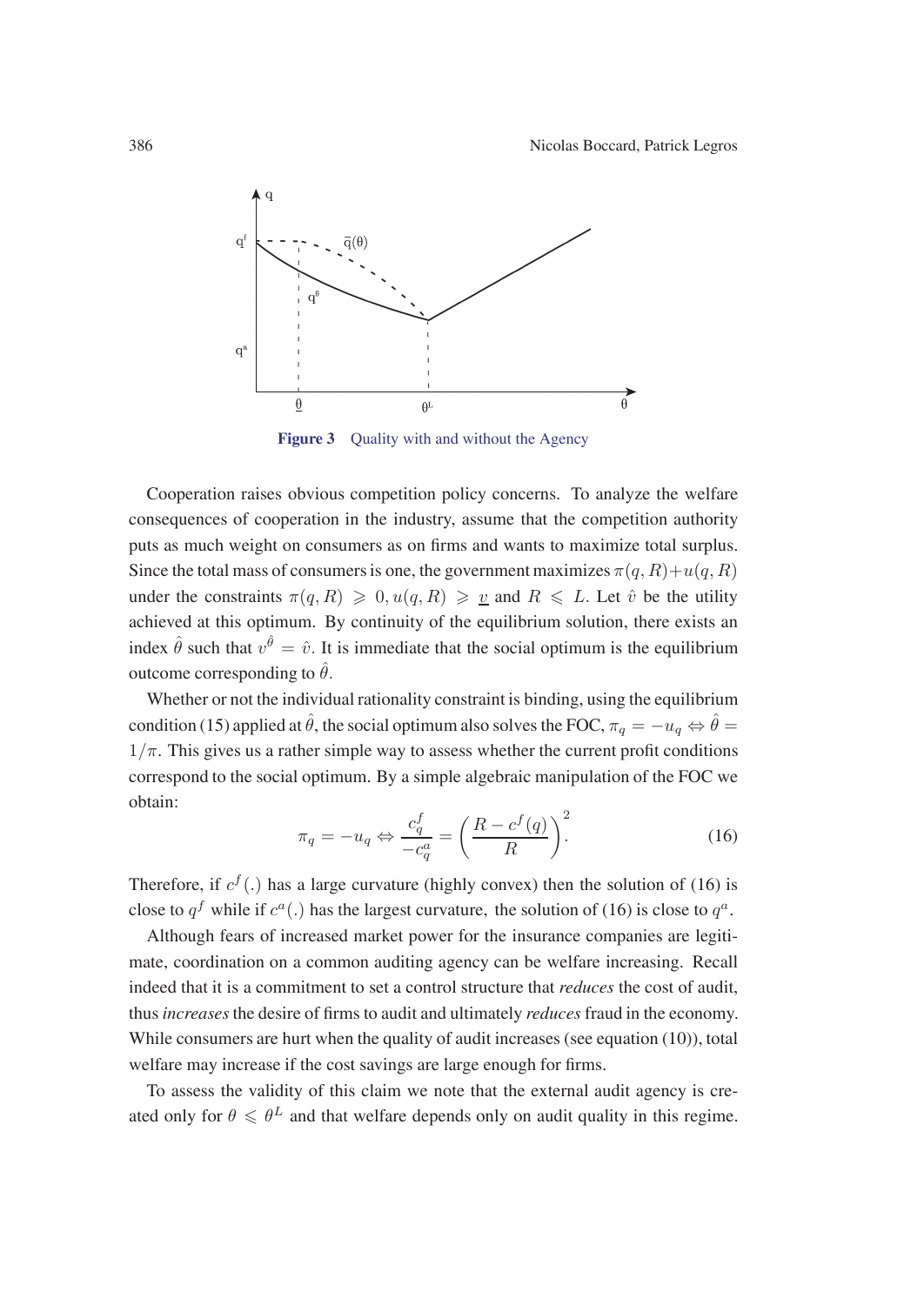The change from  $q^{\theta}$  to  $\tilde{q}(\theta)$ , resulting from the entry of the agency, will be welfare improving only if  $q^{\hat{\theta}}$  is closer to  $\tilde{q}(\theta)$  than to  $q^{\theta}$ . As we can see on Figure 3 above, this amounts to say that  $q^{\hat{\theta}}$  is large. Now, the solution of equation (16) is large only if the average cost  $c^f(.)$  has a quite larger curvature than  $c^a(.)$ . Hence the following corollary only enunciates a possibility, not a certainty.

**Corollary 2***.* There exists  $\hat{\theta} > 0$  such that the external audit agency can be welfare improving when the degree of competition is intermediate:  $\theta \in [\hat{\theta}, \theta_L]$ .

### 4.2 Replacement Clauses

Insurance contracts often include clauses that decrease the opportunity cost of audit for policyholders (e.g., Allstate's priority repair option). A relevant example is when the policyholder of a damaged car is provided free of charge a replacement vehicle while its car is examined by a company expert and then repaired in a "certified" garage.

The effect of a replacement clause can be captured in our model by a reduction  $\delta + \epsilon$ of the opportunity cost  $C^a(q)$  together with an increase  $\delta$  of the audit cost  $C^f(q)$ . It is clear that such a substitution from money to in-kind transfer has to satisfy  $\epsilon > 0$ in order to appear in equilibrium, for otherwise a premium reduction would dominate quality improvement for the firm. The sum of equilibrium payoffs  $u + \pi$  given by equations (10) and (11) increases with the inclusion of the replacement clause only if the cost terms satisfy

$$
\epsilon > \underline{\epsilon} \equiv \delta \left( \frac{R}{R - c^f(q)} \frac{R + F}{R - c^f(q) - \delta} - 1 \right),\tag{17}
$$

We can now study how the introduction of the replacement clause affects the equilibrium contracts. We assume that the clause is immediately adopted by all insurers as soon as it is "discovered."

We first consider the strong competition regime. The equilibrium is characterized by the *no-arbitrage* equation (14) linking premium and quality on the one hand and the *market* equation (15) linking a *marginal* effect (LHS) and an *infra-marginal* effect (RHS) on the other hand (recall  $\theta = D'/D$ ). The introduction of a replacement clause reduces the per-capita profit  $\pi$ , the LHS of (15) but at the same time increases the marginal per-capita profit  $\pi_q$ , the RHS of (15).<sup>20</sup> Hence, all insurers have an incentive to put more weight on their revenue improving strategies i.e., to increase either

<sup>&</sup>lt;sup>20</sup> The same occurs if one considers the equation  $-u_B\theta\pi = \pi_R$ .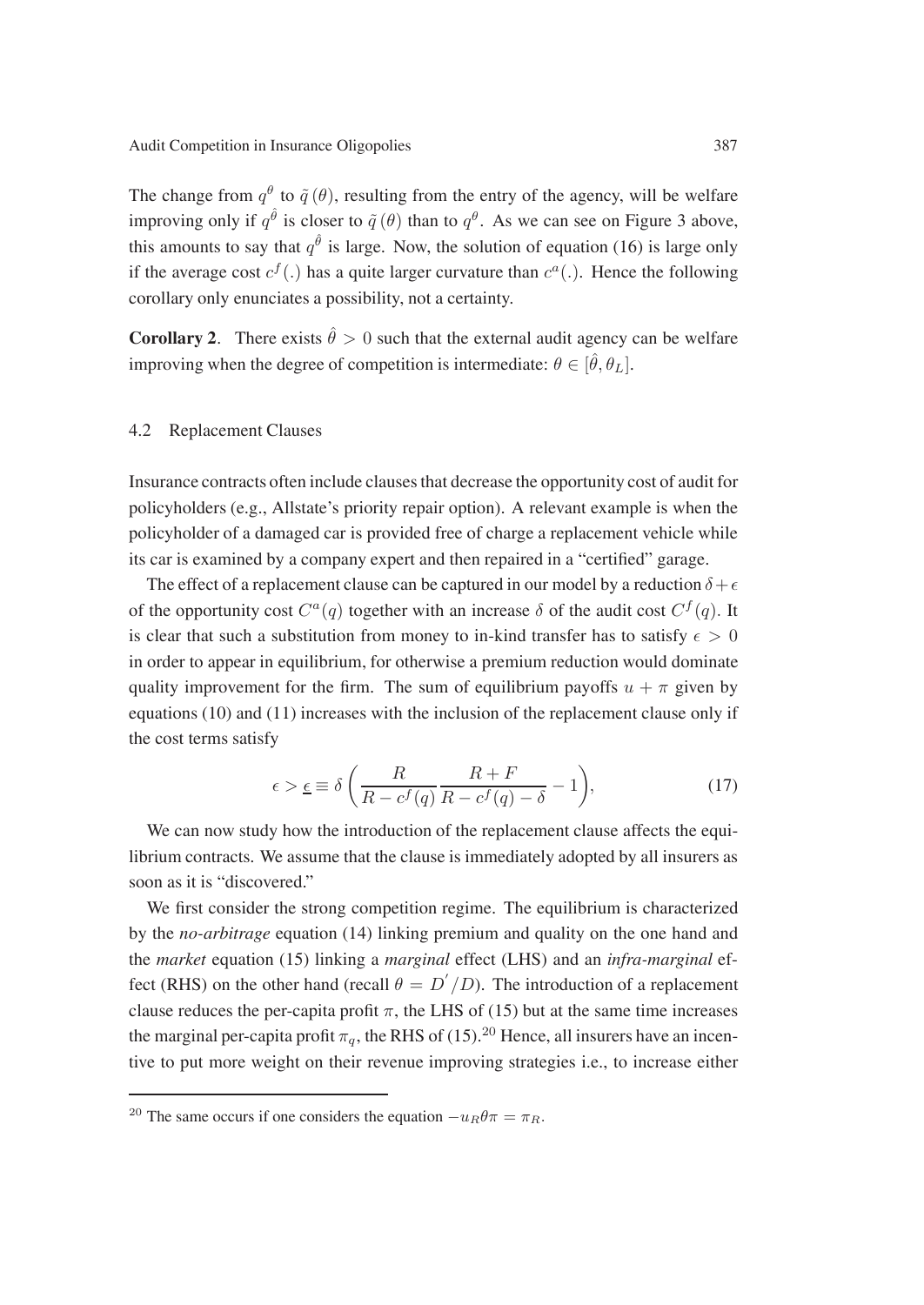premium or quality. As the two variables are substitute along the equilibrium path, intuition would suggest that one variable increases while the other variable decreases. However the effect of the replacement clause is to move the whole contract curve upward and in fact both reimbursement and quality are increased as a result of the introduction of the replacement clause.

**Proposition 5***.* The introduction of the replacement clause increases the audit quality and the premium (whenever not already binding). Furthermore insurers' profits increase and consumer's utility does not fall.

# 5 Conclusion

We consider a model of insurance oligopoly in which firms compete both on prices (premium and reimbursement) and on the quality of audit. If a firm increases audit quality, it affects the residual demands of all other firms. Therefore audit quality has the flavor of a public good, leading to standard free riding and possibly underinvestment problems. However, while standard free-riding reasoning would suggest that the quality of audit decreases with the degree of competition, we show an inverted U-shaped relationship between competition and audit quality.

We believe that by bridging industrial organization and audit performance our approach will prove useful for empirical work on insurance fraud. Our theoretical findings seem consistent with stylized facts about the US and the French markets. As already noted in the introduction, the US industry is characterized by a high degree of competition and firms advertise aggressively about the quality of their control structure. In France there is a lower degree of competition and firms are viewed as "soft" on the question of fraud (no awareness campaign, no appearance of the word "fraud" on web sites). Consistent with our findings, French firms have cooperated to create a control agency of high quality (ALFA) which is quite active with over 28 thousand identified fraudulent claims in the auto insurance market in 2013.

**Acknowledgements** This research was started while both authors were at the University of Liege and was partly financed then by a TMR network contract FMRX-CT98-0203. Financial support from Generalitat de Catalunya (AGAUR, XREPP) and Ministerio de Economia y Competitividad (contract ECO2013-45395-R) are gratefully acknowledged. Legros acknowledges the financial support of the European Research Council under the European Union's Seventh Framework Programme (FP7/2007-2013 / ERC grant agreement No. 339950).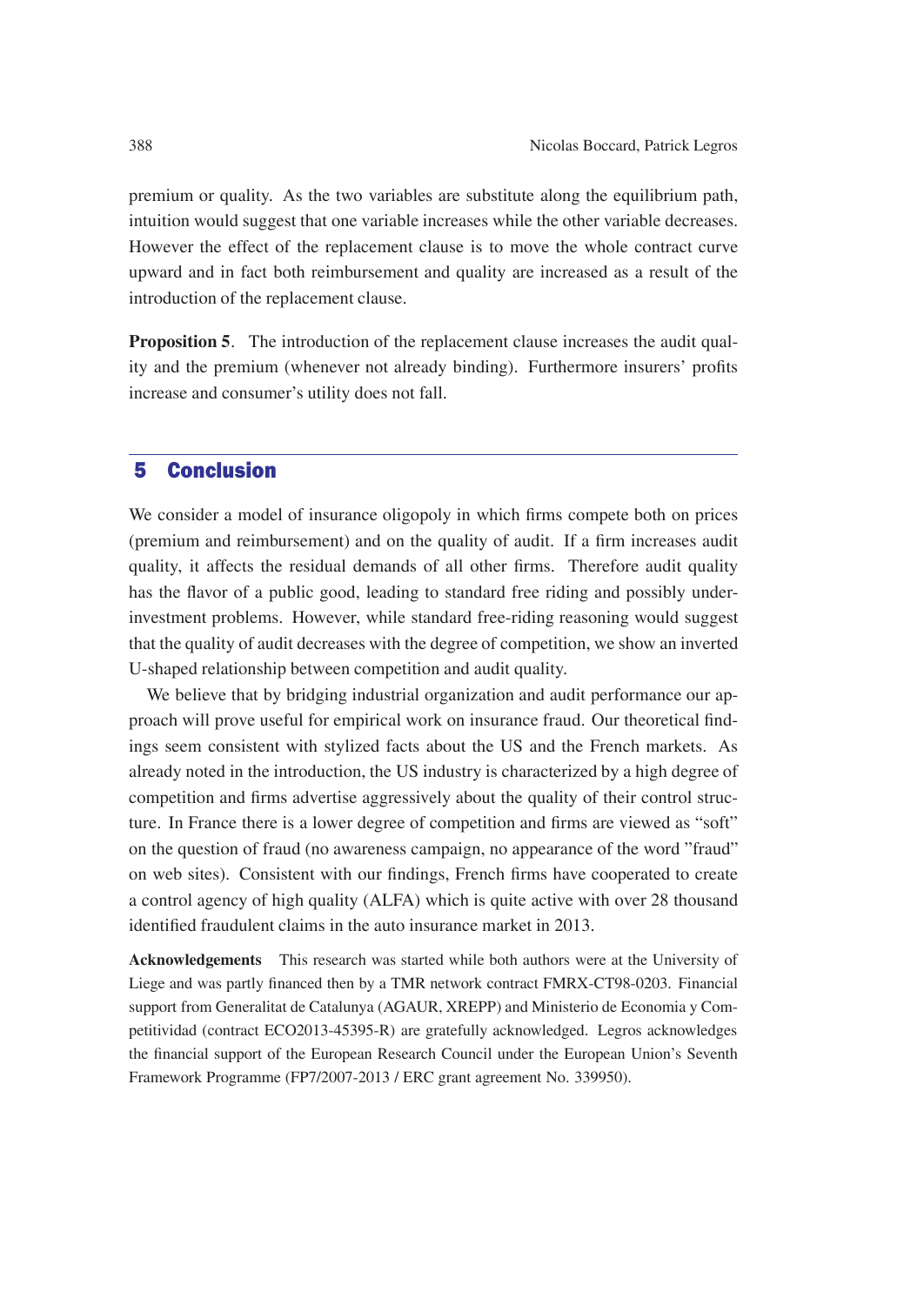## References

- Aghion P, Dewatripont M, Rey P (1999). Competition, financial discipline and growth, Review of Economic Studies. 66(4): 825–852
- Berwick D M, Hackbarth A D (2012). Eliminating waste in US health care. JAMA, 307(14): 1513–1516
- Border K, Sobel J (1987). Samurai accountant: A theory of auditing and plunder. Review of Economic Studies, 54(4): 525–540
- Coalition Against Fraud (2014). The state of insurance fraud technology—A study of insurer use, strategies and plans for anti–fraud technology SAS. https://goo.gl/oMI6zX
- Graetz M, Reinganum J, Wilde L (1989). The tax compliance game: Toward an interactive theory of law enforcement. Journal of Law Economics and Organization, 2(1): 1–32
- Hart O (1983). The market mechanism as an incentive scheme. Bell Journal of Economics, 14: 366–382
- Insurance Research Council (2015). Fraud and buildup and auto injury insurance claims. https://goo.gl/CuXJHo
- Khalil F (1997). Auditing without commitment. Rand Journal of Economics, 28: 629–640
- Legros P, Newman A (2002). Contracts, ownership, and industrial organization: Past and future. Journal of Law, Economics and Organization, 30(1): i82–i117
- Melumad N D, Mookherjee D (1989). Delegation as commitment: The case of income tax audits. Rand Journal of Economics, 20(2): 139–163
- Mookherjee D, Png I (1989). Optimal auditing, insurance and redistribution. Quarterly Journal of Economics, 104: 399–415
- OECD (2015), OECD Insurance Statistics 2007–2014. http://dx.doi.org/10.1787/ins stats– 2015–en
- Picard P (1996). Auditing claims in the insurance market with fraud: The credibility issue. Journal of Public Economics, 63: 27–56
- Reinganum J, Wilde L (1985). Income tax compliance in a principal–agent framework. Journal of Public Economics, 26(1): 1–18
- Salop S (1979). Monopolistic competition with outside goods. Bell Journal of Economics, 10:141–56
- Tennyson S (1997). Economic institutions and individual ethics: A study of consumer attitudes toward insurance fraud. Journal of Economic Behavior and Organization, 32(2): 247–65
- Townsend R (1979). Optimal contracts and competitive markets with costly state verification. Journal of Economic Theory, 21:265–293
- UK Insurance Fraud Taskforce (2016). https://goo.gl/6aoJq3
- White paper (2000). National insurance fraud forum organized by the coalition against insurance fraud. The International Association of Special Investigation Units and the National Insurance Crime Bureau, Washington, D.C.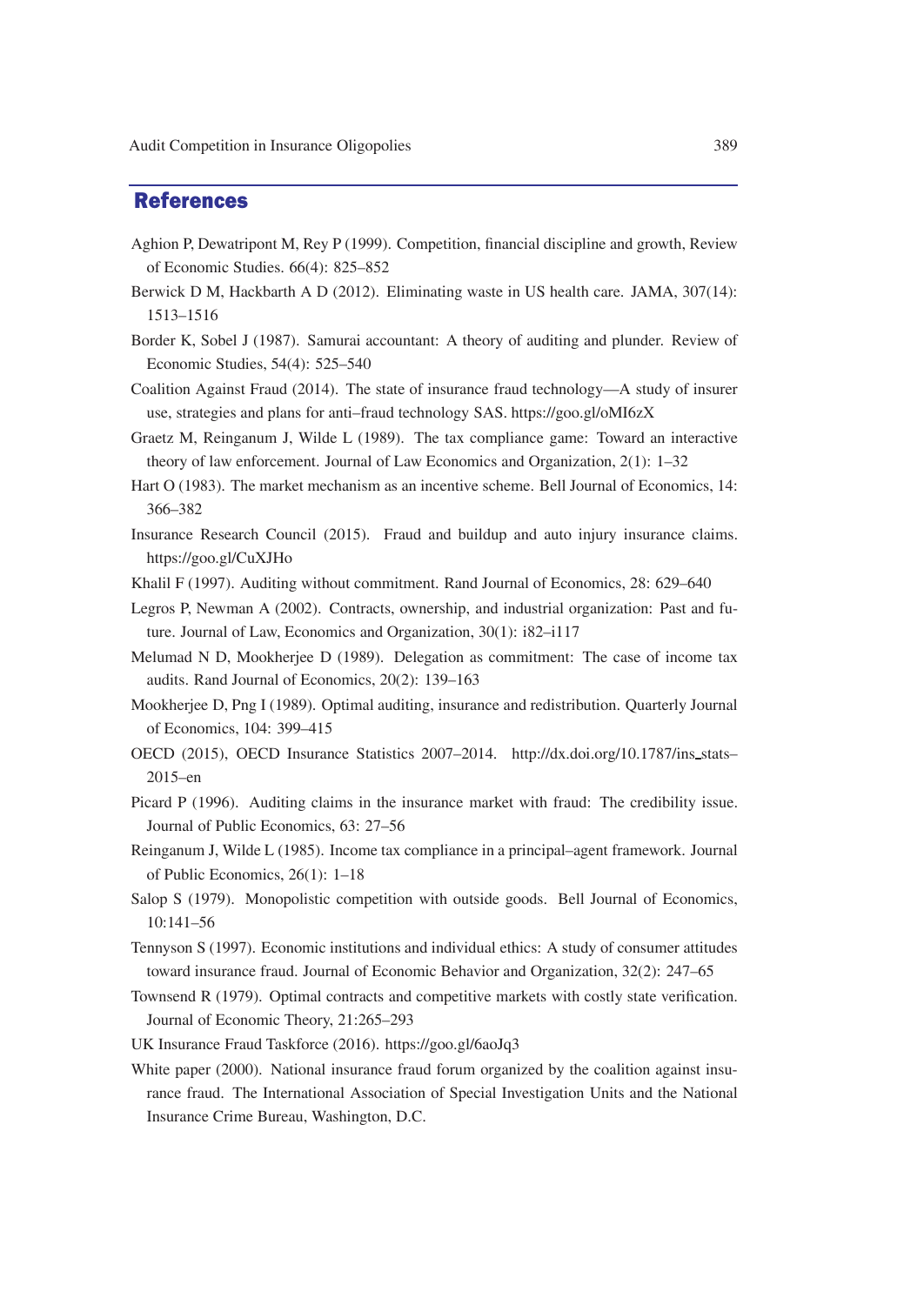# Appendix

### **Proof of Proposition 1**

*Characterization of the equilibrium of the fraud and control game in a perfect Bayesian equilibrium.*

**Step 1.** Candidate equilibria

A customer's strategy is to defraud with probability  $\sigma$  while an insurer's strategy is to control claims with probability  $\tau$ . The rate of claims is the sum of truthful ones and fraudulent ones:  $\beta + (1 - \beta)\sigma$ . Because a verification is successful only with probability  $q$  (and cost F) and defrauders don't suffer being audited, the utility functions of the consumer and the insurer are

$$
u(\sigma,\tau) = V + w - P - \beta(L-R) + (1-\beta)\sigma((1-\tau q)R - \tau qF) - \beta \tau C^a(q),
$$
  

$$
\pi(\sigma,\tau) = P - \beta R - C^f(q)\tau(\beta + (1-\beta)\sigma) - (1-\beta)\sigma(1-\tau q)R.
$$

The agent's best reply is given by the frequency  $\tau$  that makes the coefficients of  $\sigma$ nil in  $u(\sigma, \tau)$ . We obtain

$$
\tau \leq \tau^* \equiv \frac{R}{q(R+F)} \Rightarrow \sigma \in [0;1].
$$
\n(18)

The slope coefficient of  $\tau$  in  $\pi$  is  $S \equiv \sigma(1-\beta)(qR - C^{f}(q)) - \beta C^{f}(q)$ . Three cases can occur:

If  $\tau < \tau^*$  then  $\sigma = 1$  so that  $S = (1 - \beta) qR - C^f(q)$ . Hence the optimal behavior is to play  $\tau = 1$  if  $S > 0$ . We have a contradiction if  $\tau^* \leq 1$ . Otherwise the equilibrium is  $\sigma = 1$ ,  $\tau = 1$ . The last possibility is  $S < 0$  so that  $\tau = 0$  is optimal; in that case the equilibrium is  $\sigma = 1, \tau = 0$ .

If  $\tau > \tau^*$  then  $\sigma = 0$  so that  $S = -C^f(q) \beta < 0$  implying that  $\tau$  should optimally be set equal to 0, a contradiction.

If  $\tau = \tau^*$  then any  $\sigma \in [0; 1]$  is optimal and to make  $\tau^*$  optimal as well we look for the value of  $\sigma$  that equalizes S to zero. Formally

$$
\sigma \geq \sigma^* \equiv \frac{\beta C^f(q)}{(1-\beta)(qR - C^f(q))} \Rightarrow \tau \in [0;1].
$$
\n(19)

If  $\sigma^* < 0 \Leftrightarrow R < C^f(q)/q$  or  $\sigma^* > 1 \Leftrightarrow C^f(q)/q > (1-\beta)R$  then  $S < 0$  thus  $\tau =$ 0 is optimal and  $\sigma = 1$  is the optimal response. We have a pure strategy equilibrium. When  $0 \le \sigma^* \le 1$  and  $\tau^* \le 1$  the Nash equilibrium is  $(\sigma^*, \tau^*)$ . Since the agent is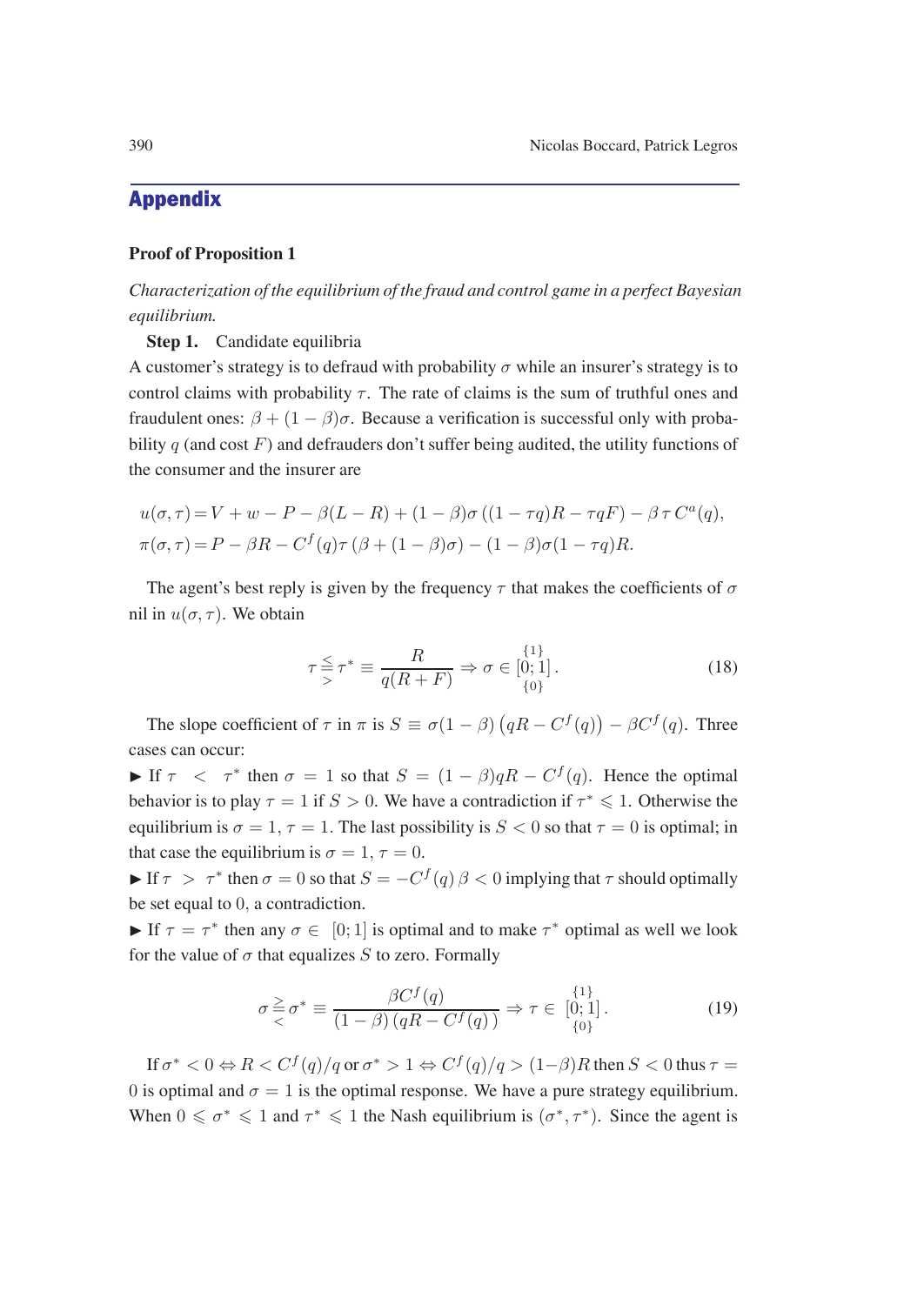indifferent between fraud and honesty, his equilibrium utility is  $u(q, R, p) = V + w P - \beta \left( L - R + \frac{RC^a(q)}{(R + E)} \right)$  $(R+F)q$  while the equilibrium per-capita profit of the insurer is  $\pi(q, R, p) = P - (\beta + (1 - \beta)\sigma^*) R = p - \beta R \frac{R + F}{R - C^f(q)/q}.$ 

**Step 2.** Elimination of the pure strategy equilibria

The pure strategy equilibrium ( $\sigma = 1, \tau = 0$ ) leads to payoffs  $\hat{a} = V + w - \beta L - P + R$ and  $\hat{\pi} = P - R$ . Thus, the contract is producing no economic surplus. Since the nolosses condition of the insurer yields  $P \ge R$ , the agent is better off not signing this contract. Hence this situation will not appear in a PBE.

The pure strategy equilibrium (1, 1) exists only when  $\tau^* > 1 \Leftrightarrow R > q(R + F)$ . Payoff are  $\hat{\pi} = P - R + (1 - \beta) qR - \phi_{\pi}(q)$  and  $\hat{a} = V + w - \beta (L + C^a(q))$  –  $(1 - \beta)q(R + F) + R - P$ . We claim that offering  $(q, R)$  is a dominated strategy. Indeed, reducing R and P so as to keep  $P - R + (1 - \beta) qR$  constant maintains  $\hat{a}$ and  $\hat{\pi}$  constant. The insurer can therefore bring the equality  $R = q(R + F)$ . With this new contract, the threshold is  $\tau^* = 1$  and  $\hat{a} = u(\sigma^*, \tau^*)$  because  $\tau^* = 1$  makes the coefficients of  $\sigma$  nil in  $u(\sigma, \tau)$ . Hence, by switching from the pure strategy equilibrium to the mixed one, the insurer keeps its customers (their utility level remains constant). Still, there is a benefit of inducing the mixed strategy equilibrium with  $\sigma^*$  < 1 because  $\frac{\partial \pi}{\partial \sigma}$  $\Big|_{\tau=\tau^*}$  $= -C^f(q)\tau^*(1-\beta) < 0$  means that  $\pi(\sigma^*, \tau^*) > \hat{\pi}$  when

$$
R = q(R + F). \quad \blacksquare
$$

### **Proof of Lemma 1**

*The contract curve linking all Pareto optima is decreasing in the* (R, q) *space.*

i) 
$$
MRS^a = \frac{u_R}{u_q}
$$
 and  $MRS^f = \frac{\pi_R}{\pi_q}$  are positive.

For 
$$
\beta
$$
 small,  $u_R = -1 + \beta - \beta \frac{Fc^a}{(R+F)^2} < 0$  and  $\pi_R = 1 - \beta \frac{R(R-2c^f)}{(R-c^f)^2} > 0$ .  
Since  $c^a$  is increasing and  $c^f$  is decreasing on  $[q^a, q^f]$ ,  $u_q = \frac{-\beta R}{R+F}c_q^a < 0$  and

$$
\pi_q = \frac{-\beta R^2}{(R - c^f(q))^2} c_q^f > 0
$$
, which yields positive MRSs.  
\n**ii)** We show that  $\frac{\partial MRS^f}{\partial R}\Big|_{q=cte} > 0$  and  $\frac{\partial MRS^a}{\partial R}\Big|_{q=cte} < 0$ .  
\nAs  $\pi_{RR} = -2\beta \frac{(c^f)^2}{(R - c^f)^2}$  and  $\pi_{qR} = 2\beta R \frac{c_q^f c^f}{(R - c^f)^3} < 0$ , we have for  $\beta$  small,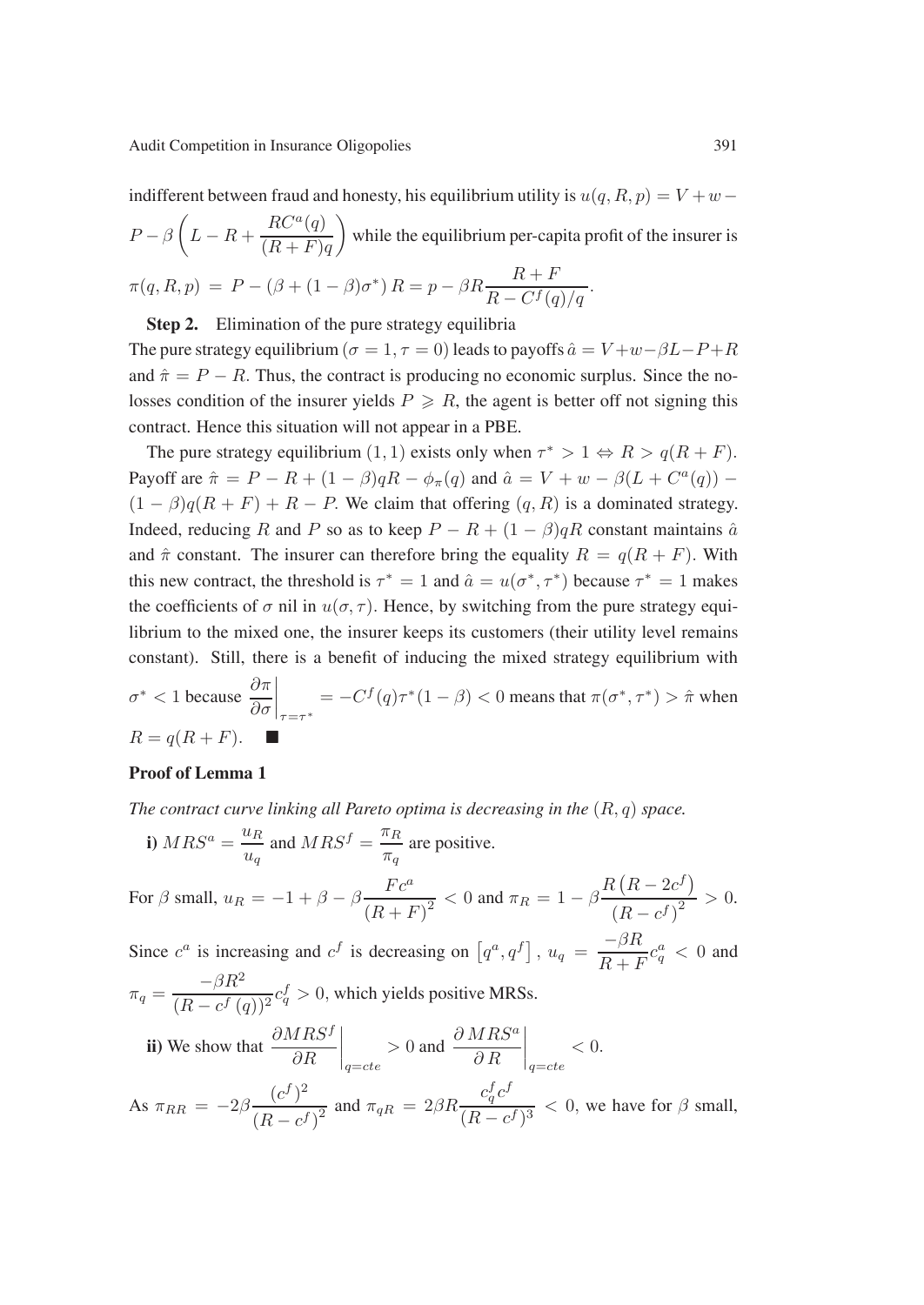$$
\frac{\partial MRS^f}{\partial R}\Big|_{q=cte} = \frac{\pi_{RR}\pi_q - \pi_R\pi_{qR}}{(\pi_q)^2} > 0
$$
 since the  $\pi_R$  effect dominates the  $\pi_q$  effect.  
\nLikewise  $u_{RR} = \beta \frac{Fc^a}{(R+F)^3} > 0$  and  $u_{qR} = -\beta \frac{Fc^a_q}{(R+F)^2} < 0$  imply  $MRS^a_R = \frac{u_{RR}u_q - u_Ru_{qR}}{(u_q)^2} < 0$ .

### **Proof of Proposition 3**

*There exist two wealth levels* w and  $\overline{w}$  *such that for an intermediate wealth*  $w \in$  $[\underline{w}; \bar{w}]$ , the symmetric equilibrium between insurers has two regimes

(i) weak competition regime  $\theta \in \left[0; \theta^L\right]$ : equilibrium contracts feature full insurance, *maximal premium while quality is decreasing with* θ.

(*ii*) strong competition regime  $\theta \in [\theta^L; +\infty]$ : equilibrium reimbursement and pre*mium decrease with* θ *while quality increases with* θ.

*If*  $w < w$ *, only the weak regime applies while if*  $w > \bar{w}$ *, only the strong regime applies.*

We use a series of lemmas. In the first, we show that consumer utility decreases as we move down on the contract curve (when  $R \nearrow$  and  $q \searrow$ ). Next we use this property to characterize the solution of  $\hat{P}(L, v) \equiv \max_{q, R} \Pi(v, q, R)$  under constraints  $u(q, R) \geqslant v$  and  $R \leqslant L$  with  $\Pi(v, q, R) \equiv D \left( u(q, R) - v \right) \pi(q, R)$ . Lastly, we relate the equilibrium of the insurer competition for a given  $\theta$  to  $\hat{P}(L, v^{\theta})$  where  $v^{\theta}$  is the equilibrium utility of consumers.  $\blacksquare$ 

**Lemma 2***.* Along the contract curve the consumer utility increases as R increases and q decreases.

**Proof.** Observe that  $u(q, R)$  is bounded over  $[q^a; q^f] \times [L - w; L]$  and spans an interval  $[v_1; v_2]$ . The assumption that  $\beta$  is very small implies  $u_R < 0$  thus the solution  $R = \rho(q, v)$  to the equation  $v = u(q, R)$  is also bounded over  $\left[q^a; q^f\right] \times \left[v_1; v_2\right]$ . Let us now introduce

$$
\Phi^{q}(q, R) \equiv -\frac{\pi_{q}}{u_{q}} = \frac{-R (R + F)}{(R - c^{f}(q))^{2}} \frac{c_{q}^{f}(q)}{c_{q}^{a}(q)},
$$
\n(20)

$$
\Phi^{R}(q, R) \equiv -\frac{\pi_{R}}{u_{R}} = \frac{1 - \beta R \frac{R - 2c^{f}(q)}{(R - c^{f}(q))^{2}}}{1 - \beta + \beta \frac{Fc^{a}(q)}{(R + F)^{2}}}.
$$
\n(21)

The solution  $q^*(v)$  to  $\frac{\pi_R}{\pi_q} = \frac{u_R}{u_q}$  evaluated at  $R = \rho(q, v)$  also solves  $\Phi^q(q, \rho(q, v)) =$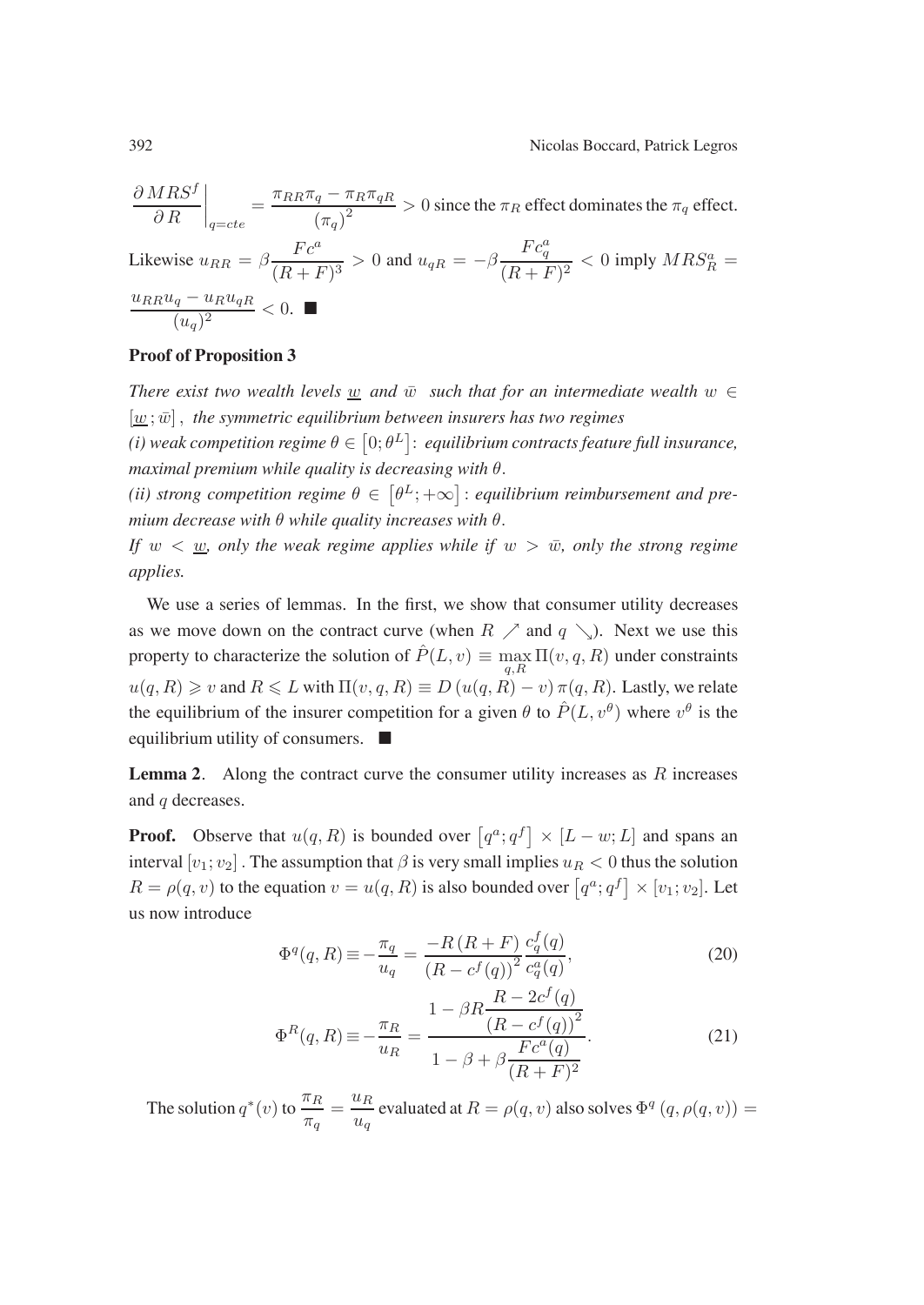$\Phi^R(q, \rho(q, v))$ . We want to show that  $q^*(v)$  is increasing. Then it will be clear that  $R^*(v) \equiv \rho(q^*(v), v)$  is decreasing since  $\rho_q$  and  $\rho_v$  are negative. This will indirectly prove that the relationship between  $R$  and  $q$  on the contract curve is negative and also that the consumer utility v increases when R decreases (as  $R^v \searrow$ ).

Observe that for any v in  $[\underline{v}; \overline{v}]$ ,  $\Phi^R(q, \rho(q, v))$  is bounded positive over  $[q^a; q^f]$ with a lower bound  $\underline{\Phi}^R$  while  $\Phi^q(q, \rho(q, v))$  varies from  $+\infty$  to 0 over  $[q^a; q^f]$ . Hence the equation has a solution; we assume that it is unique. To obtain  $q_v^*$  we differentiate the equation  $\Phi^q - \Phi^R = 0$  using  $\rho_q = -\frac{u_q}{u_R} < 0$  and  $\rho_v = \frac{1}{u_R} < 0$ .

$$
0 = \left(\Phi_q^q - \Phi_q^R\right) q_v^* + \left(\Phi_R^q - \Phi_R^R\right) \left(\rho_q q_v^* + \rho_v\right)
$$
  
\n
$$
= \left(\Phi_q^q - \Phi_q^R\right) q_v^* + \left(\Phi_R^q - \Phi_R^R\right) \frac{1 - q_v^* u_q}{u_R}
$$
  
\n
$$
\Rightarrow q_v^* \left(\left(\Phi_q^q - \Phi_q^R\right) - \left(\Phi_R^q - \Phi_R^R\right) \frac{u_q}{u_R}\right) = \frac{\Phi_R^R - \Phi_R^q}{u_R}
$$
  
\n
$$
\Rightarrow q_v^* = \frac{\Phi_R^R - \Phi_R^q}{\left(\Phi_q^q - \Phi_q^R\right) u_R - \left(\Phi_R^q - \Phi_R^R\right) u_q}.
$$
\n(22)

Defining  $X = R \frac{R - 2c^f}{r}$  $\frac{R-2c^f}{(R-c^f)^2}$  and  $Y \equiv \frac{Fc^a}{(R+F)^2} - 1$ , we have  $\Phi^R = \frac{1-\beta X}{1-\beta Y}$  and

derive

$$
\Phi_R^R = \beta \frac{X_R(1 - \beta Y) - Y_R(1 - \beta X)}{(1 - \beta Y)^2} \text{ and } \Phi_q^R = \beta \frac{X_q(1 - \beta Y) - Y_q(1 - \beta X)}{(1 - \beta Y)^2} < 0.
$$

Observe that

$$
\Phi_q^q = \Phi^q \left( \frac{c_{qq}^f}{c_q^f} - \frac{c_{qq}^a}{c_q^a} + \frac{2c_q^f}{R - c^f} \right) < 0 \quad \text{and} \quad \Phi_R^q = \frac{2R + F}{(R - c^f)^3} \frac{c^f c_q^f}{c_q^a} < 0.
$$

When  $\beta \ll 1$ ,  $\Phi_R^R$  and  $\Phi_q^R$  are second order with respect to  $\Phi_R^q$  and  $\Phi_q^q$ . As  $u_R \gg u_q$ we obtain

$$
\lim_{\beta \ll 1} q_v^* = \frac{-\Phi_R^q}{\Phi_q^q u_R} = \frac{-\Phi_R^q}{u_R \Phi^q \left(\frac{c_{qq}^f}{c_q^f} - \frac{c_{qq}^a}{c_q^a} + \frac{2c_q^f}{R - c^f}\right)} \n= \frac{(2R + F) c^f c_q^f}{(R - c^f)^3 \pi_R c_q^a} \frac{1}{\frac{c_{qq}^f}{c_q^a} - \frac{c_{qq}^a}{c_q^a} + \frac{2c_q^f}{R - c^f}} > 0,
$$
\n(23)

since  $c_q^f > 0$ ,  $c_q^a < 0$  and both cost functions are convex. By continuity, there exits a level  $\bar{\beta}$  such that  $q_v^* > 0$  for all R and q in their respective range and  $\beta < \bar{\beta}$ .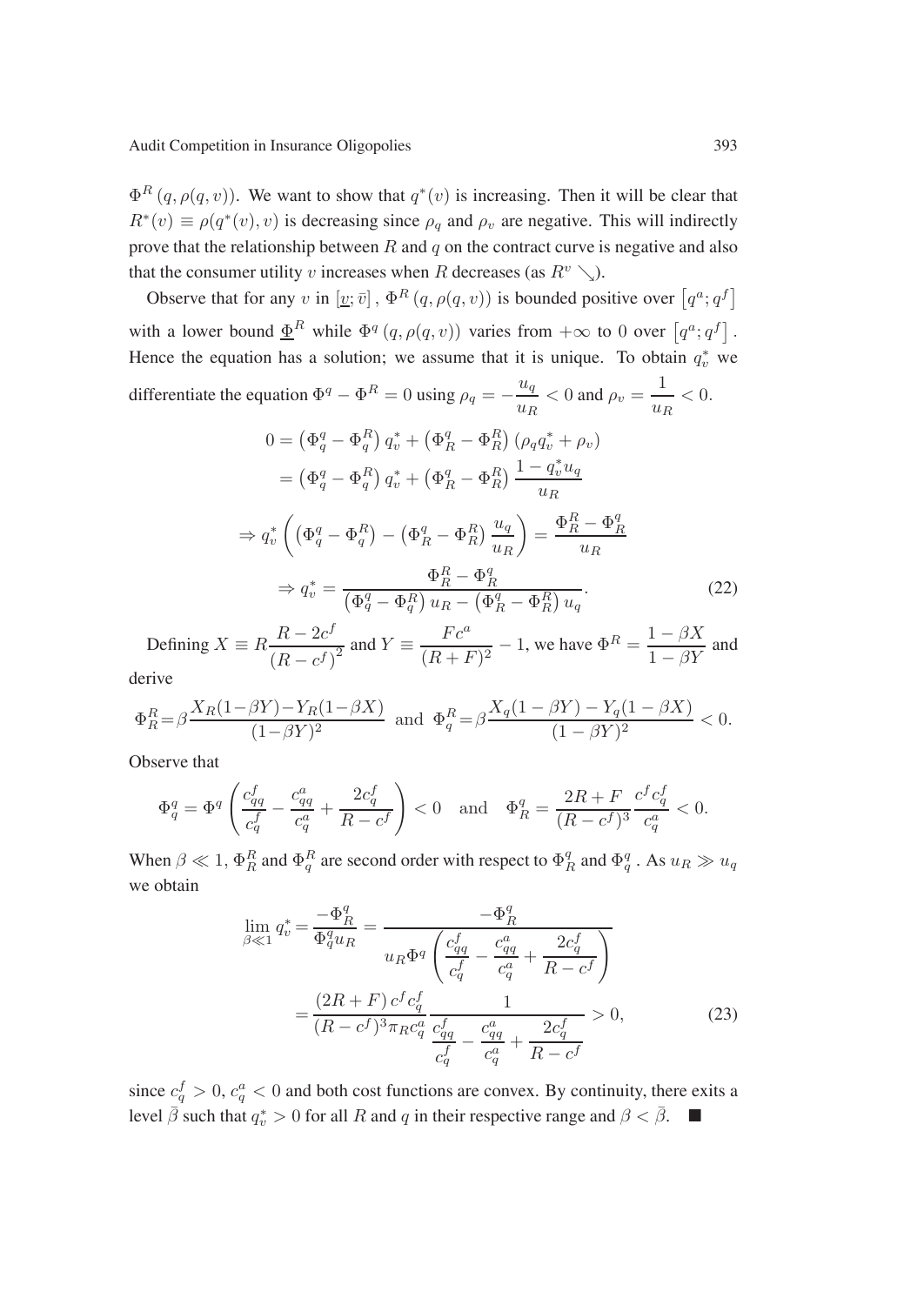**Lemma 3***.* There exists <u>w</u> and  $\bar{w}$  such that when  $w \in [\underline{w}; \bar{w}]$ ,  $\exists v^L \in [\underline{v}; \bar{v}]$  and the solution of  $\hat{P}(L, v)$  is

 $-R^v = L$  and  $q^v \searrow$  for  $v \in [v; v^L]$ .  $-R^v \searrow$  and  $q^v \nearrow$  for  $v \in [v^L; \bar{v}]$ .

**Proof.** As  $u_q < 0$ , the equation  $u(q, R) = v$  has a unique solution  $q = Q(R, v)$ satisfying  $Q_R = -\frac{u_R}{u_q} < 0$  and  $Q_v = \frac{1}{u_q} < 0$ . Solving  $\hat{P}(L, v)$  is equivalent to maximize  $\Pi(v, Q(R, v), R)$  over  $[L - w; L]$ . The FOC for an interior solution is

$$
\left. \frac{u_q}{u_R} \right|_{q = Q(R,v)} = \left. \frac{\pi_q}{\pi_R} \right|_{q = Q(R,v)} \tag{24}
$$

By lemma 2, the solution  $R^*(v)$  of (24) is decreasing and  $Q(R^*(v), v)$  is increasing. Furthermore the properties  $\pi_q(q^f) = 0$  and  $u_q(q^a) = 0$  imply that  $Q(R^*(v), v)$ is always interior to  $\lceil q^a; q^f \rceil$ . Lastly, the inequality  $\pi(.,L-w) < 0$  implies that only the constraint  $R \le L$  can be binding.

The solution to  $\hat{P}(L, v)$  is now very simple to obtain: starting from the largest level  $\bar{v}$ , one decreases v. As long as  $v \geq v^L \equiv R^{*-1}(L)$ , the contract  $(R^v, q^v) \equiv$  $(R^*(v), Q(R^*(v), v))$  is optimal i.e., the price increases while the quality decreases. For  $v = v^L$ , the optimal pair is simply  $(L, Q(L, v))$  and as v decreases further the quality now increases (direct effect only).<sup>21</sup> To sum up, the solution of  $\hat{P}(L, v)$  is  $(L, \min\{q^{\pi}, Q(L, v)\})$ if  $v < v^L$  and  $(R^v, q^v)$  otherwise.

We need to assess the conditions under which  $v^L \in [v; \bar{v}]$ , i.e., when the liquidity constraint binds for the monopoly but not at the fully competitive outcome. The monopoly maximizes  $\pi$  under the constraint  $u \geqslant \underline{v}$ . He starts from the utility level  $\bar{v}$  and moves down along the contract curve  $(R^v, q^v)$ . If  $u(q^L, L) > v$ then the monopoly chooses L and increases quality up to  $q = \min\{q^{\pi}, Q(L, \underline{v})\} >$  $q^L$  and this means  $v^L > v$ . At the other extreme of the competition spectrum, if  $\pi(q^L, L) > 0$  then the solution of  $\hat{P}(L, \bar{v})$  features  $R < L$  i.e.,  $v^L < \bar{v}$ . The two conditions we have characterized are  $u(q^L, L) = V - \beta \frac{L}{L+F} c^a(q^L) > \underline{v}$  $(1 - \beta) V + w \Leftrightarrow w < \bar{w} \equiv \beta \left( V - \frac{L}{L + F} c^a(q^L) \right)$  and  $\pi(q^L, L) > 0 \Leftrightarrow w > 0$ 

<sup>21</sup> The candidate value  $Q(L, v)$  hits the upper bound  $q^f$  if  $(V - \underline{v}) \frac{L+F}{\beta L} \geq c^a(q^f) \Leftrightarrow V \geq$ 

$$
V^* \equiv c^a(q^f) \frac{L}{L+F} + \frac{w}{\beta}.
$$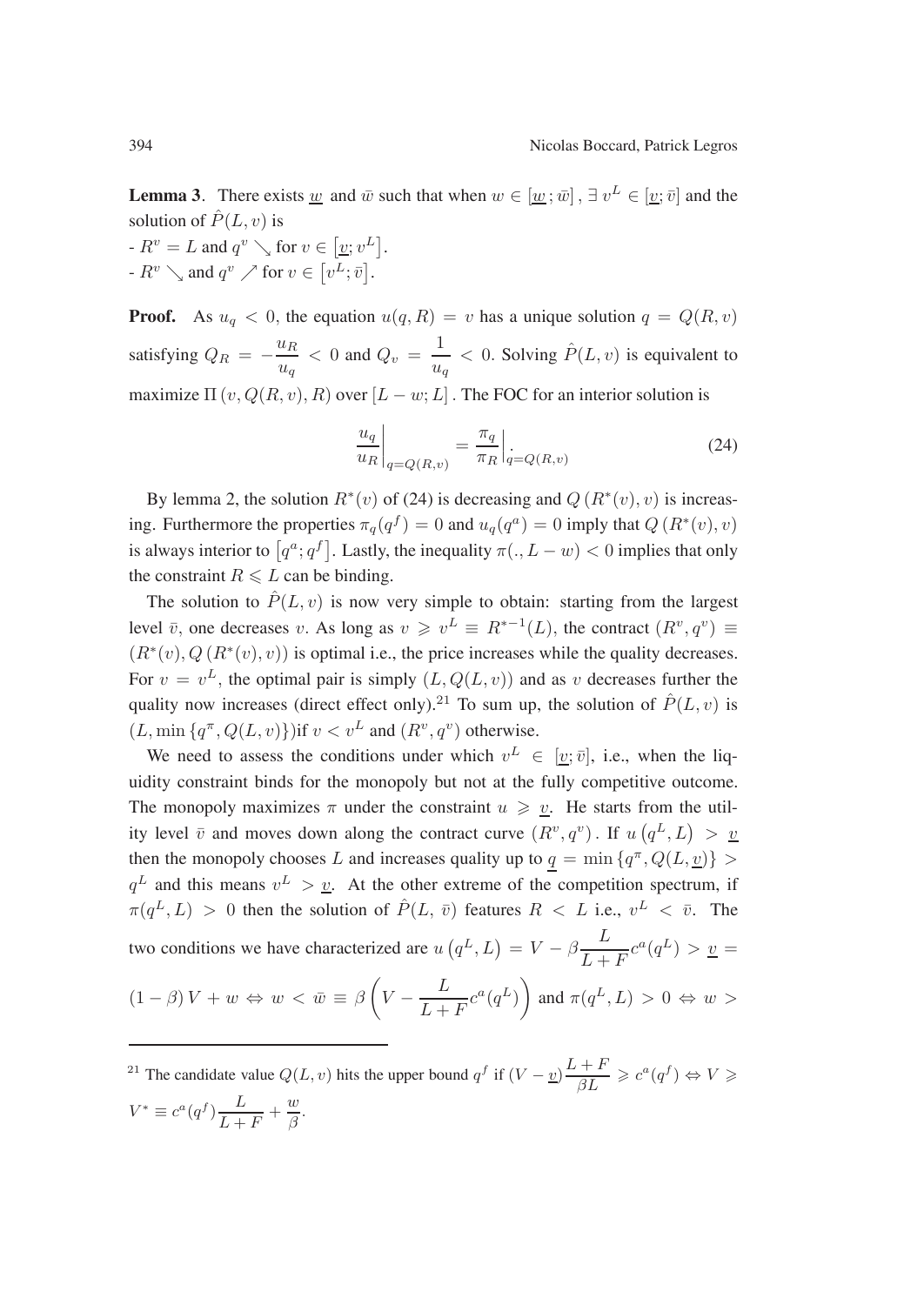Audit Competition in Insurance Oligopolies 395

 $\underline{w} \equiv \beta L \frac{L}{L - c^f(q^L)}$ . Thanks to  $H1$ ,  $\underline{w} < \overline{w}$  holds, thus  $v^L \in \underline{w}$ ;  $\overline{v}$  whenever  $w \in \underline{w}$ ;  $\overline{w}$ [. Obviously if  $w \notin \underline{w}$ ;  $\overline{w}$ [, only one regime applies. Equivalently we may define  $v^L \equiv \min \left\{ \bar{v}, \max \left\{ R^{*-1}(L), \underline{v} \right\} \right\}.$  ■

**Lemma 4.**  $\exists \theta^L$  such that the equilibrium strategies are

 $-R^{\theta} = L$  and  $q^{\theta} \searrow$  for  $\theta \in [0; \theta^L],$  $-R^{\theta} \searrow$  and  $q^{\theta} \nearrow$  for  $\theta \in [\theta^L; +\infty]$ .

As in the previous lemma, we solve the problem without constraints and later introduce them.

**Step 1.** Solve the program  $\tilde{P}(\theta) \equiv \max_{v,q} D(v - v^{\theta}) \pi (q, \rho(q, v))$ .

The FOC of  $\tilde{P}(\theta)$  with respect to q for an interior solution is  $\frac{\pi_R}{\pi_q} = \frac{u_R}{u_q}$ , thus the optimal quality is  $q^*(v)$ . The FOC of  $\tilde{P}(\theta)$  with respect to v is  $0 = \rho_v \frac{\partial \Pi_i}{\partial R} =$ 1  $u_R$  $\left(t\pi+\frac{1}{\pi}\right)$ n  $\pi_R$  $u_R$ ) and replacing q by the optimal value  $q^*(v)$  we obtain a unique

equation $^{22}$ 

$$
\theta = H(v) \equiv \frac{-\pi_R}{\pi \cdot u_R} \bigg|_{\substack{R = R^*(v) \\ q = Q(R^*(v), v)}} = \frac{\Phi^R \left( q^*(v), \rho \left( q^*(v), v \right) \right)}{\pi \left( q^*(v), \rho \left( q^*(v), v \right) \right)}.
$$
 (25)

To show that  $v^{\theta}$  is increasing we differentiate (25) to get

$$
H' > 0 \Leftrightarrow (1 - u_q q_v^*) \left( \frac{\pi}{u_R} \Phi_R^R + (\Phi^R)^2 \right) > (\Phi^R \pi_q - \pi \Phi_q^R) q_v^*.
$$
 (26)

As  $\Phi_R^R$  and  $u_q$  are multiple of  $\beta$  while  $\Phi^R$  is not (cf. Lemma 2), the LHS of (26) tends to  $(\Phi^R)^2$  for  $\beta \ll 1$ , which is bounded away from zero (see definition (21)) while the RHS of (26) tends to zero because both  $\pi_q$  and  $\Phi_q^R$  are multiple of  $\beta$ .

**Step 2.** Solve  $P(L, v^{\theta}) = \max_{q, R} \Pi_i(v^{\theta}, q, R)$  such that  $u(q, R) \geq \underline{v}, R \leq L$ .

We define  $\theta^L \equiv H(v^L)$  for  $v^L = R^{*-1}(L)$ ,  $\theta^L = 0$  if  $v^L = v$  and  $\theta^L = +\infty$ if  $v^L = \bar{v}$ . When  $\theta \geqslant \theta^L$ ,  $v^{\theta} = H^{-1}(\theta) \geqslant v^L \geqslant \underline{v}$ , thus  $R^{\theta} = R^*(v^{\theta}) \leqslant L$  and  $q^{\theta} = Q(R^{\theta}, v^{\theta})$  solve  $P(L, v^{\theta})$ . Yet when  $\theta < \theta^L$ ,  $R^* (H^{-1}(\theta)) > L$  means that all firms want to bind the liquidity constraint  $R \leq L$ . The competition then takes place

<sup>&</sup>lt;sup>22</sup> We do not need a fixed point argument to derive the equilibrium because the solution of  $\tilde{P}(\theta)$ does not depend on the level  $v^{\theta}$ . This in turn is due to the linearity of D.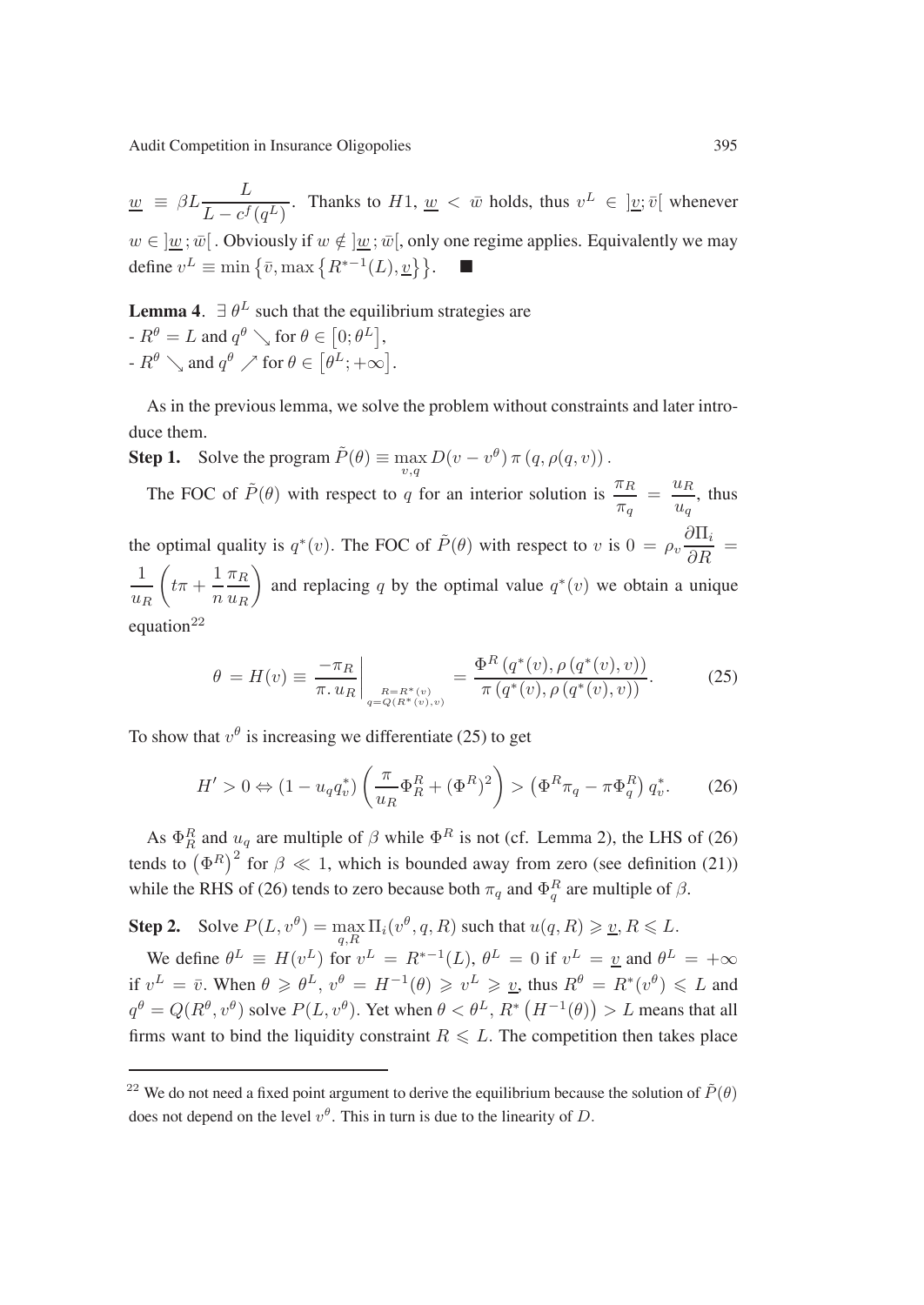$c_q^f(q^{\theta})$  $c^f(q^{\theta})$   $\frac{\partial q^{\theta}}{\partial \theta}R^{\theta} > 0$ 

over a single variable, the audit quality varying in  $[Q(R^*(v^L), v^L); q^f]$ . Since the participation constraint  $u(q, L) \geq v$  is equivalent to  $q \leq Q(L, v)$ , the correct upper bound is thus  $min\{Q(L, \underline{v}), q^f\}.$ 

The profit function is  $\hat{\Pi}_i(q_i) \equiv D(u(q_i, L) - u(\hat{q}, L)) \pi(q_i, L)$  where  $\hat{q}$  is the equilibrium quality. The unique FOC to be satisfied at the symmetric equilibrium is similar but different from (25):

$$
\theta = G_L(q) \equiv \frac{-\pi_q}{\pi \cdot u_q} \bigg|_{R=L} \tag{27}
$$

Since  $\Phi_q^q < 0$  and  $\pi_q > 0$  we have  $\Phi_q^q \pi > \Phi^q \pi_q \Leftrightarrow G'_L(v) < 0$ . The candidate Nash equilibrium quality is  $G_L^{-1}(\theta)$ ; it varies from  $G_L^{-1}(0) = q^f$  to  $G_L^{-1}(+\infty) =$  $q^a$ . The equilibrium is thus  $\min \{ G_L^{-1}(\theta), Q(L, \underline{v}) \}$ . To summarize, the symmetric equilibrium is  $(R^{\theta}, q^{\theta}) = (L, \min\{G_L^{-1}(\theta), Q(L, \underline{v})\})$  if  $\theta < \theta^L$  and  $(R^{\theta}, q^{\theta}) =$  $(R^*(H^{-1}(\theta)), Q(R^*(H^{-1}(\theta)), H^{-1}(\theta)))$  otherwise.  $\blacksquare$ 

### **Proof of Corollary 1**

*The frequency of fraud increases with competition.*

The frequency of fraud in the symmetric PBE is  $\sigma^{\theta} = \frac{\beta c^f(q^{\theta})}{(1-\beta)(R^{\theta} - c^f(q^{\theta}))}$  thus  $\partial \sigma^{\theta}$  $\partial R^\theta$ 

$$
\frac{\partial \sigma^{\theta}}{\partial \theta} > 0 \Leftrightarrow \frac{c_q^f(q^{\theta})}{c^f(q^{\theta})} \frac{\partial q^{\theta}}{\partial \theta} R^{\theta} > \frac{\partial R^{\theta}}{\partial \theta}.
$$
  
When  $\theta < \theta^L$ , the equality  $R^{\theta} = L$  implies that  $\frac{\partial \sigma^{\theta}}{\partial \theta} > 0 \Leftrightarrow$ 

which holds true since  $\text{sign}\left(\frac{\partial q^{\theta}}{\partial \theta}\right)$  is equal to  $\text{sign}(G'_{L}) = \text{sign}(c_{q}^{f}) = -1$ . When  $\theta \ge \theta^L$ ,  $v^{\theta} = H^{-1}(\theta)$ ,  $R^{\theta} = R^*(v^{\theta})$  and  $q^{\theta} = Q(R^{\theta}, v^{\theta})$  thus  $\frac{\partial q^{\theta}}{\partial \theta} =$  $c_q^f(q^{\theta}) R^{\theta}$  ( 1  $\setminus$ 

$$
Q_v \frac{\partial v^{\theta}}{\partial \theta} + Q_R \frac{\partial R^{\theta}}{\partial \theta} = \frac{1}{u_q} \left( \frac{1}{H'} - u_R R_v^* \right) \text{ and } \frac{\partial \sigma^{\theta}}{\partial \theta} > 0 \Leftrightarrow \frac{c_q^f(q^{\theta})}{c^f(q^{\theta})} \frac{R^{\theta}}{u_q} \left( \frac{1}{H'} - u_R R_v^* \right)
$$
  
>  $R^*$ . Using  $\lim_{\theta \to 0} a^*$  (equation (23)) we finally obtain

 $> R_v^*$ . Using  $\lim_{\beta \ll 1} q_v^*$  (equation (23)) we finally obtain

$$
\frac{\partial \sigma^{\theta}}{\partial \theta} > 0 \Leftrightarrow \frac{c_{qq}^{\pi}}{\frac{c_{qq}^f}{c_q^f} - \frac{c_{qq}^a}{c_q^a} + \frac{2c_q^f}{R^{\theta} - c^f}} < \frac{1}{\frac{2}{R^{\theta} - c^f}},
$$

which is satisfied since convexity of the cost functions implies  $\frac{c_{qq}^f}{f}$  $c_q^f$  $-\frac{c_{qq}^a}{a}$  $\frac{q}{c_q^a} > 0.$   $\blacksquare$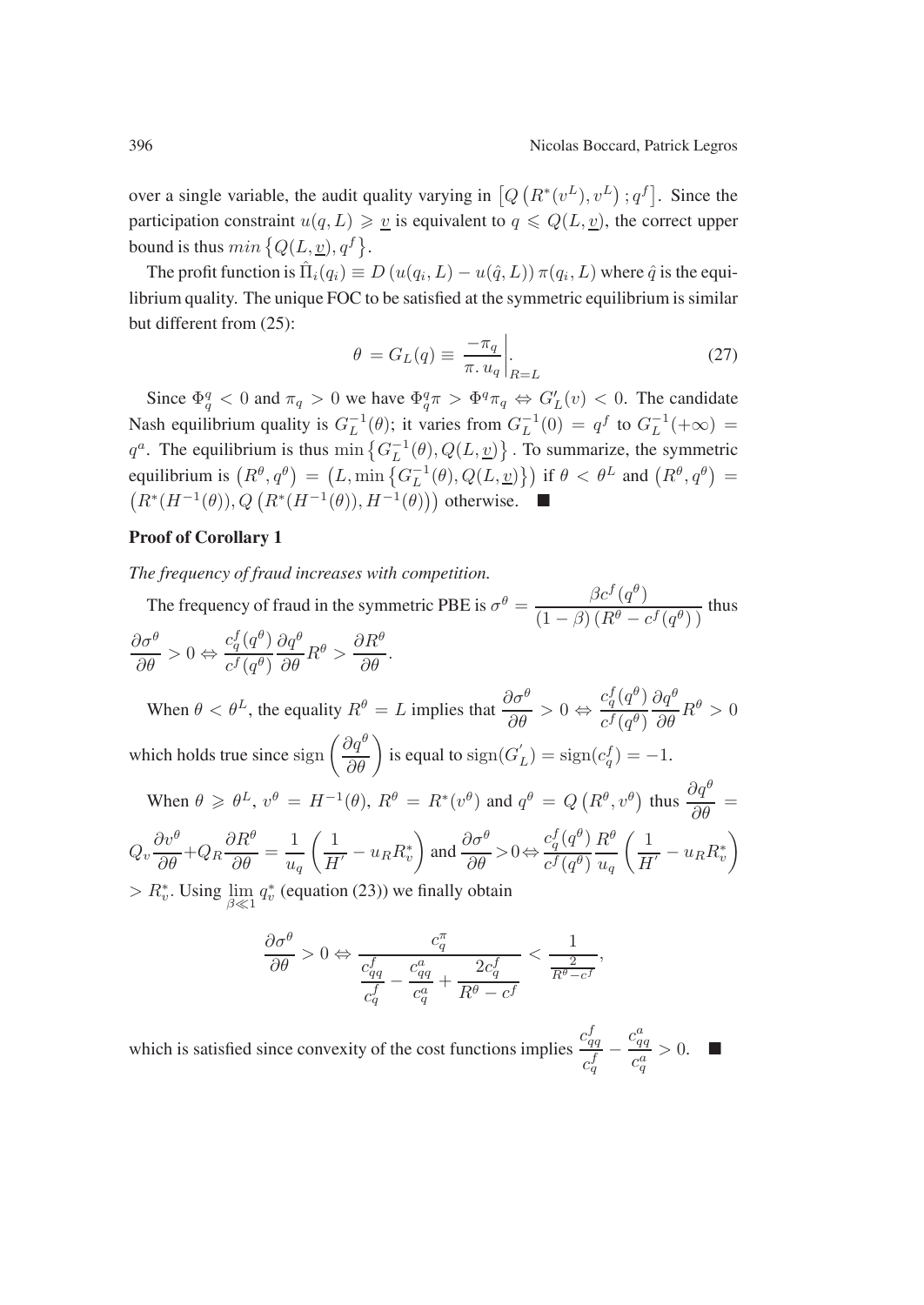#### **Proof of Proposition 4**

*If there are no transaction cost for the creation of an audit agency, it is created only in the weak competition regime (* $\theta \le \theta^L$ *). The common audit quality is*  $\tilde{q}(\theta)$  *is greater than the equilibrium value* q<sup>θ</sup> *and equal to the insurers ideal level for very low levels of competitiveness.*

From the argument in the text, it is enough to consider the case  $\bar{q} \in (q^{\theta}, q^f]$  since  $\bar{q} < q^{\theta}$  is a non-credible choice for the industry. Now we claim that in equilibrium,  $q = \bar{q}$  for if firms were to choose  $\hat{q} > \bar{q}$ , this value would have to be part of an equilibrium without the agency and this would be a contradiction. Hence, firms are constrained on quality and compete on R only.

The FOC characterizing an interior equilibrium ( $R < L$ ) is  $\theta = J_{\bar{q}}(R) \equiv \frac{\Phi^R(\bar{q}, R)}{\pi(\bar{q}, R)}$ .

Using the fact that  $\beta \ll 1$  and the arguments of Lemma 2, we obtain  $J_{\bar{q}}' < 0$  hence the equilibrium is  $\bar{R}_{\theta}(\bar{q}) \equiv \min \{ L, J_{\bar{q}}^{-1}(\theta) \}$ . If we increase  $\bar{q}$  then the whole curve  $J_{\bar{q}}$ falls because  $\Phi_q^R < 0$  and  $\pi_q > 0$ ; hence  $\bar{R}'_\theta < 0$  so that the  $\bar{R}_\theta$  curve is decreasing in the  $(R, q)$  plan.

The contract curve where  $\Phi^R = \Phi^q$  defines a decreasing function  $\tilde{R}(q)$ .

We plot  $\bar{R}_{\theta}(\bar{q})$  and  $\tilde{R}(\bar{q})$  on Figure A1; they intersect at  $\bar{q}=q^{\theta}$ . To prove that  $\bar{R}_{\theta}$ is steeper than  $\tilde{R}$  consider  $\bar{q} = q_2 > q^{\theta}$  and  $\tilde{R}(\bar{q})$  (point a on Figure A1). As  $H' > 0$ (cf. equation (26)) it must be the case that  $H > \theta$  at this point a or, in other words, that  $\theta < J_{\bar{q}}(\tilde{R}(\bar{q}))$  so that we must increase R to get an equality.



**Figure A1** The Equilibrium with an Audit Agency

When  $\theta > \theta^L$ , any  $\bar{q} > q^{\theta}$  leads to an interior equilibrium  $\bar{R}_{\theta}(\bar{q}) < L$  sat-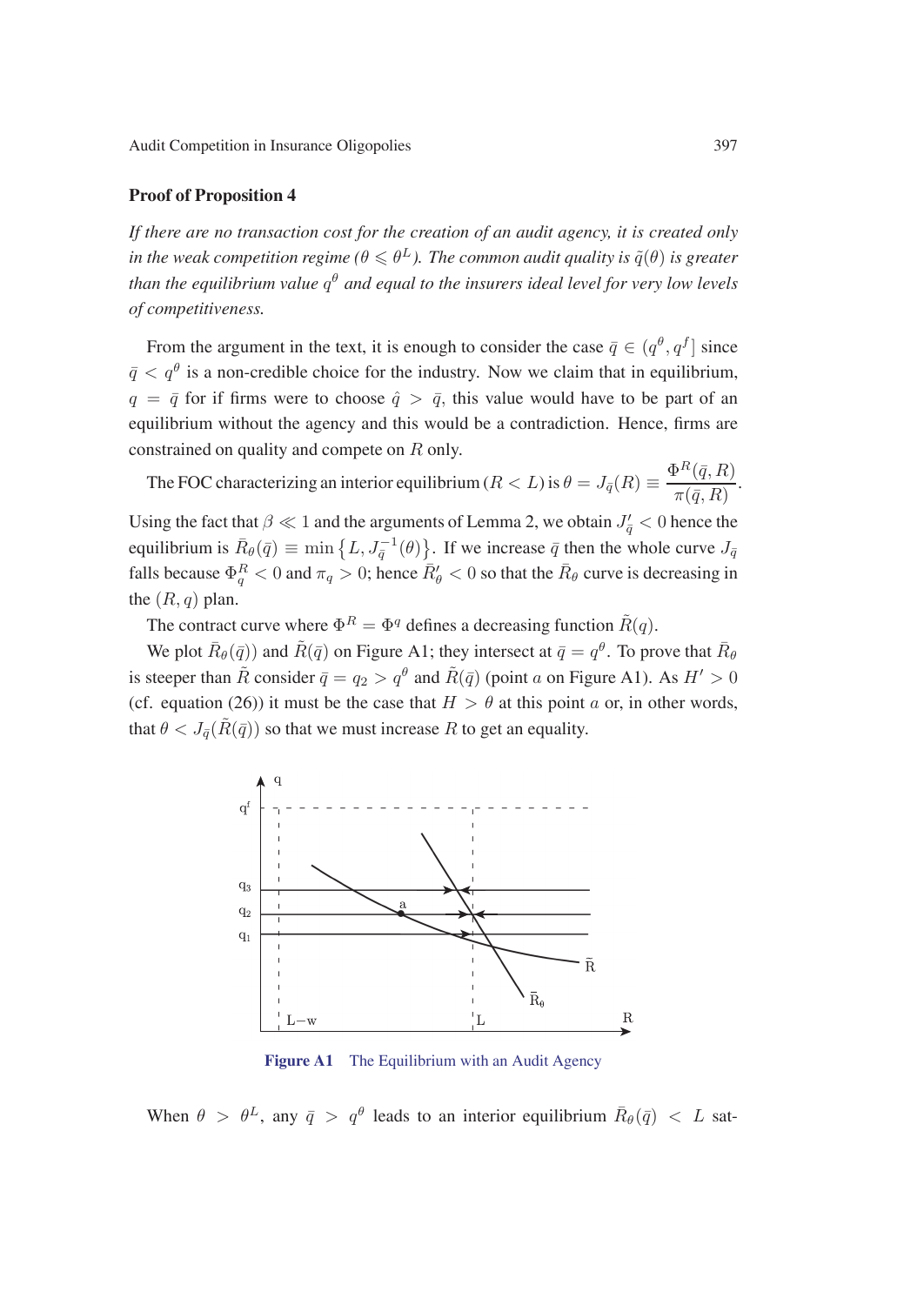isfying 
$$
\frac{\partial \bar{R}_{\theta}}{\partial \bar{q}} = \frac{\Phi_{q}^{R} - \theta \pi_{q}}{\theta \pi_{R} - \Phi_{R}^{R}}
$$
. Firms' profits are  $\bar{\pi} = \frac{1}{n} \pi (\bar{q}, \bar{R}_{\theta}(\bar{q}))$  thus  $\frac{d\bar{\pi}}{d\bar{q}} = \frac{1}{n} \left( \pi_{q} + \pi_{R} \frac{\partial \bar{R}}{\partial \bar{q}} \right) = \frac{1}{n} \frac{\pi_{R} \Phi_{q}^{R} - \pi_{q} \Phi_{R}^{R}}{\theta \pi_{R} - \Phi_{R}^{R}} = \frac{\beta}{n} \frac{(X - \beta Y)}{\theta \pi_{R} - \beta Z},$ 

where none of X, Y and Z are multiple of  $\beta$  (cf. Lemma 2); hence  $\lim_{\beta \ll 1} sign \left( \frac{d\bar{\pi}}{d\bar{q}} \right)$  $\setminus$ 

 $= sign(\Phi_q^R) < 0$ . This means that the industry will not create the common agency when there is a high degree of competitiveness.

When  $\theta \le \theta^L$ , we see on Figure A1 that if the common agency chooses  $\overline{q} = q_3$  then the equilibrium is interior because the quality is so high that firms find it profitable (in the competition) to relax the liquidity constraint. By the argument of the previous paragraph, a better choice for the industry is to reduce the common agency quality  $\bar{q}$ . At  $\bar{q} = q_1$  on the other hand, the equilibrium is constrained at  $R = L$  and increasing  $\bar{q}$  is desirable for the insurance industry (it increases equilibrium profits). The limit is  $\bar{q} = q_2$  such that  $\bar{R}_{\theta}(\bar{q}) = L \Leftrightarrow \theta = J_{\bar{q}}(L)$ , it implicitly defines a decreasing function  $\tilde{q}(\theta)$  (because the curve  $J_{\bar{q}}$  falls when  $\bar{q}$  increases). As  $\Phi^R > 0$ ,  $\theta = J_{\bar{q}}(L)$ is impossible for very low levels of competitiveness, thus the maximal quality  $q<sup>f</sup>$  is optimal for the industry when  $\theta < \underline{\theta}$  defined by  $\underline{\theta} = J_{qf}(L)$ .

#### **Proof of Proposition 5**

#### *The introduction of a replacement clause increases audit quality and premiums.*

We shall treat the difference  $\epsilon$  between the avoided opportunity cost of consumers and the additional cost of insurers as a constant. We thus only have to show that  $dq/d\delta$ and  $dR/d\delta$  are positive.

Observe that  $\pi_{\delta} < 0$ ,  $\pi_{R\delta} > 0$ ,  $u_{R\delta} > 0$ ,  $\pi_{q\delta} > 0$  and  $u_{q\delta} = 0$  hence  $\Phi^R = -\frac{\pi_R}{u_R}$ and  $\Phi^q = -\frac{\pi_q}{u_q}$  increase with  $\delta$ . Differentiating  $\Phi^R = \Phi^q$  with respect to  $\delta$  keeping R constant we get  $q_\delta|_{R=cte} = \frac{\Phi_\delta^q - \Phi_\delta^R}{\Phi_\delta^R - \Phi_\delta^q}$  $\frac{\partial^2 \delta}{\partial q^2 - \Phi_q^q}$ . It is then easy to obtain  $\lim_{\beta \ll 1} q_\delta|_{R = cte} =$  $-\Phi_{\delta}^q / \Phi_q^q > 0$  as  $\Phi_{\delta}^q > 0$ . Likewise  $R_{\delta}|_{q=cte} = \frac{\Phi_{\delta}^q - \Phi_{\delta}^R}{\Phi_R^R - \Phi_q^q}$ and  $\lim_{\beta \ll 1} R_{\delta}|_{q=cte}$  =  $-\Phi_{\delta}^q / \Phi_R^q > 0$ . However these are local variations that do not account for the global change in the equilibrium contract induced by the replacement clause. The system